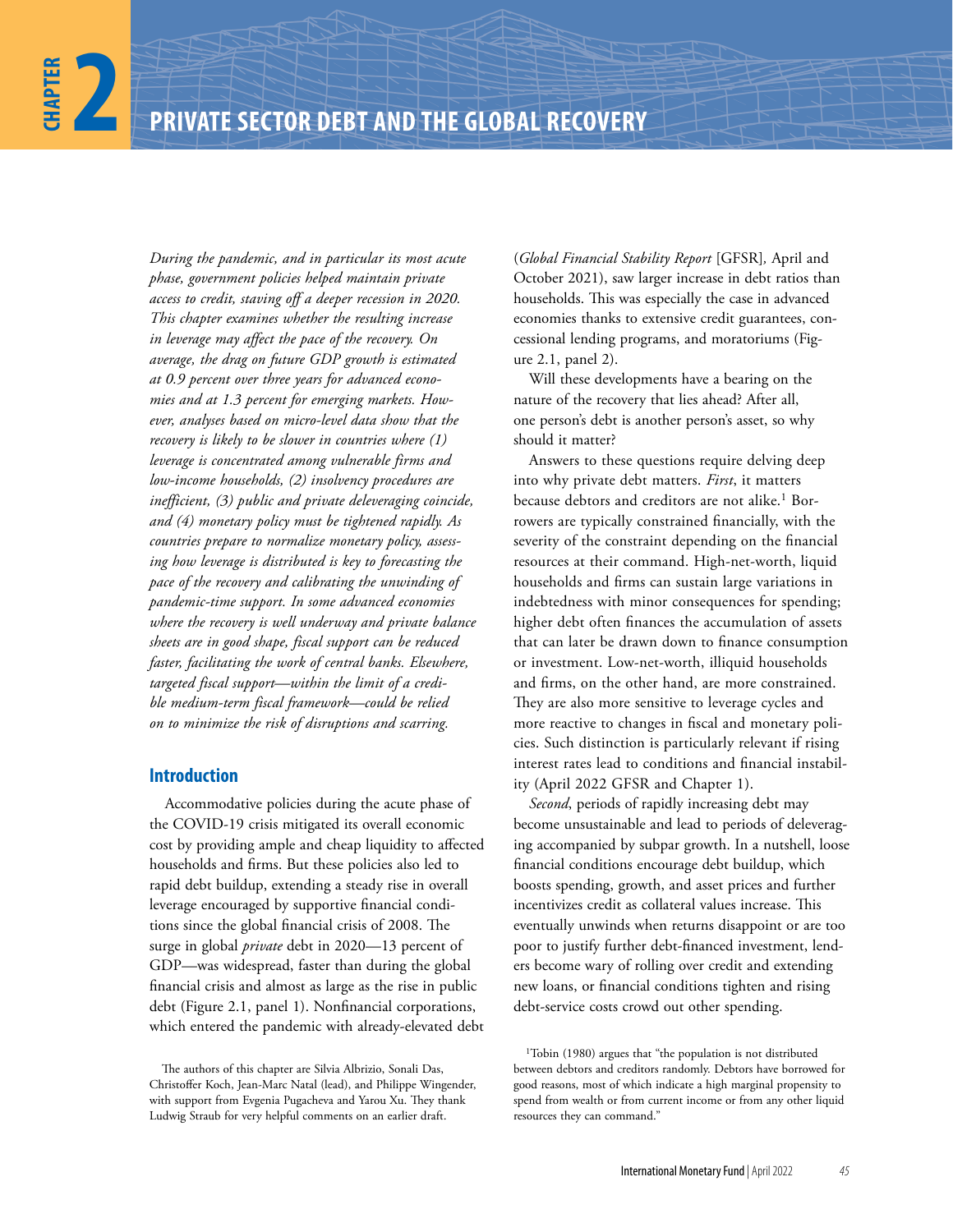# Figure 2.1. Rapidly Mounting Private Debt

Private debt increased as much as public debt in 2020. The largest increases took place in advanced economies, with large variations across countries.





AEs EMDEs excluding China China

16 3. Advanced Economy Decomposition of the Debt-to-GDP Ratio Increase, 2019:Q4–2020:Q3



Sources: Gaspar, Medas, and Perrelli (2021); IMF, Global Debt Database; and IMF staff calculations.

Note: In panel 1, public debt refers to the largest category of debt available (nonfinancial public sector, general government, and central government, in decreasing order). Private debt (households and nonfinancial corporations) includes only loans and securities. Total debt (as a percent of GDP) is close but not exactly equal to the sum of the components of public and private debt. This is because of the difference in country coverage for the corresponding variables, which causes the corresponding country weights to differ. In panel 2, whiskers show one standard deviation for private debt.  $AEs =$  advanced economies; EMDEs = emerging market and developing economies.

*Third,* national circumstances are also important. Countries with limited fiscal space may find it difficult to support domestic demand; public and private sector deleveraging may occur simultaneously, compounding the drag on growth. In countries where debt restructuring or business liquidation is required, the efficiency of the insolvency framework may play an important role in reallocating capital to productive uses. The strength of the recovery will also critically hinge on the strength of financial intermediaries. Following monetary tightening, deleveraging pressures may be stronger where macroprudential instruments are ineffective<sup>2</sup> and especially in countries where the health of the sovereign and banking sectors is closely intertwined (April 2022 GFSR, Chapter 2).

As governments are exiting pandemic-time emergency policies, the burden of debt is among the key challenges on the horizon. This chapter aims to answer two sets of questions:

- *Will the pandemic's private debt legacy affect the pace of the recovery*? How large a drag could there be on future private consumption and investment? Does it depend on the distribution of debt across households and firms? On available fiscal space? On the solvency framework?
- *What are the main implications for economic policy?*  Does a high level of private debt, or its distribution across households and firms, affect the transmission and effectiveness of countercyclical policies? What does this imply for the pace of normalization and consolidation during the recovery, and what should the policy mix look like?

The main findings are summarized as follows: *Pandemic debt buildup*: Nonfinancial corporate debt surged among vulnerable firms (high leverage, low liquidity, low profitability) in the worst-hit sectors (for example, those that are contact intensive). Household debt accumulation, although more modest than that of nonfinancial corporations overall, was in some cases heavily concentrated among low-income households. Differences across countries are large, with important implications for future growth.

2For an analysis of the implications of private sector leverage buildup for macro-financial stability risks and the role of macroprudential policy, see Barajas and others (2021).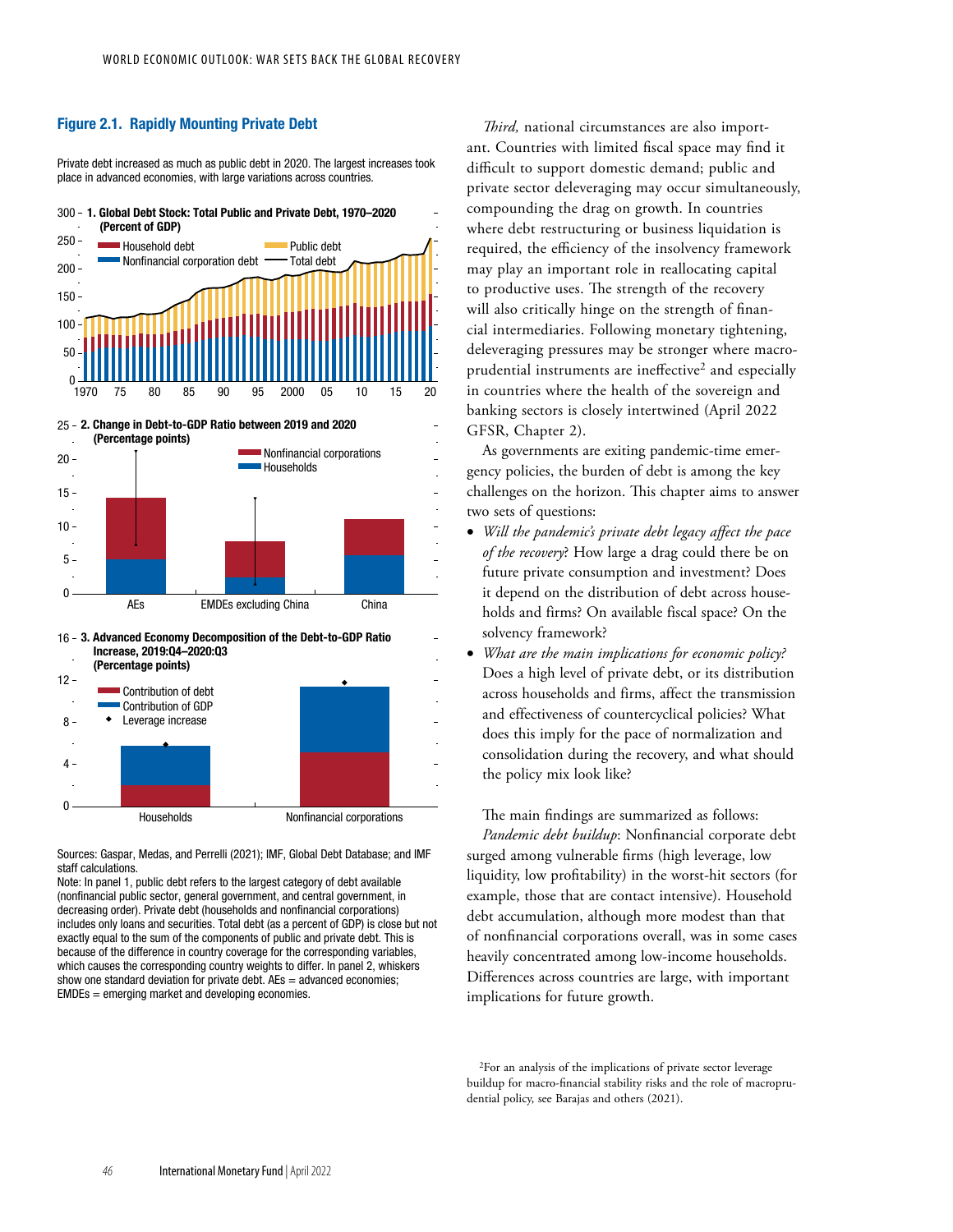*Leverage cycles, heterogeneity, and future growth*: Current levels of private leverage are expected to exert some drag on future GDP growth. Estimates based on cross-country aggregate data point to a cumulative 0.9 percent slowdown over three years for advanced economies and a cumulative 1.3 percent slowdown for emerging markets. However, the post-pandemic drag on growth could be much larger in countries where (1) indebtedness is more concentrated among financially constrained households and vulnerable firms, (2) the insolvency regime is inefficient, (3) fiscal space is limited, and (4) monetary policy needs to be tightened rapidly. For example, a surprise tightening of 100 basis points is estimated to slow investment among highly leveraged firms by a cumulative 6½ percentage points over two years, 4 percentage points more than among those with little leverage. The effect could be larger if higher interest rates lead to financial instability (April 2021 GFSR).

*Implications for policy*: Stronger emphasis on distributional considerations for macroeconomic forecasting and policymaking is needed. For example, where the recovery is well underway and private balance sheets are in good shape—mainly in advanced economies that benefited from generous government support during the pandemic—fiscal support can be reduced faster, facilitating the work of central banks. Elsewhere, the recovery may be weaker, and targeted fiscal support could help lessen the risks of disruptions and scarring within credible medium-term fiscal frameworks (April 2022 *Fiscal Monitor*). Where targeting is difficult and fiscal space limited, countries may need to consider revenue-enhancing measures to fund various priorities. Increasing tax compliance and other reforms to modernize business taxation are possible avenues; the latter could include temporary increases in corporate income tax designed to capture pandemic-related excess profits (IMF 2021a).

This chapter builds on earlier IMF work (April 2021 GFSR; April 2012 and April 2020 *World Economic Outlook* [WEO]; October 2020 *Regional Economic Outlook: Europe*; October 2020 *Regional Economic Outlook: Western Hemisphere*) and draws on two strands of literature that emphasize the importance of *heterogeneity* (Jappelli and Pistaferri 2014; Cloyne and others 2018; Kaplan, Moll, and Violante 2018; Ottonello and Winberry 2020) and *leverage* (Bernanke, Gertler, and Gilchrist 1999; Iacoviello 2005;

Eggertsson and Krugman 2012; Jordà, Schularick, and Taylor 2011; Dell'Ariccia and others 2016; Mian, Sufi, and Verner 2017; Drehman, Juselius, and Korinek 2017) in the transmission and amplification of economic shocks and policy.

The chapter starts by highlighting recent developments in households' and nonfinancial corporations' balance sheets, focusing on the distribution of debt. Cross-country panel regressions estimate the macroeconomic impact of leverage buildup on future growth. Micro-level data on households and firms then help unpack the role of heterogeneity and the importance of countercyclical and structural policy.

# **Private Sector Leverage during the Pandemic**

This section sheds light on the historical development of household and corporate balance sheets, focusing on the COVID-19 recession and buildup of leverage among heterogeneous households and firms.

### **Household Balance Sheets**

#### *A Global Cycle in Assets and Liabilities*

Household balance sheets have expanded almost continuously in recent decades, with net wealth increasing globally from an average 225 percent of GDP in 1995 to more than 360 percent of GDP in 2020, in purchasing-power-parity-weighted terms. Nevertheless, household debt has passed through two distinct phases over the past two decades. Among advanced economies, household leverage increased steadily in the years before the global financial crisis. Since debt was used primarily to finance housing investment, this resulted in assets growing in tandem with liabilities (Figure 2.2). In the decade after the global financial crisis, households gradually reduced debt relative to income, and housing assets also fell relative to income, with the reductions driven by lower valuations and slower investment. Household debt jumped in 2020 because of increased borrowing and lower income as a result of the pandemic-induced recession. This rise in debt was accompanied by a large increase in financial assets. Looking ahead, net wealth could contract again as governments' cash transfers to households stop, and tighter financial conditions may increase debt-service costs and lead to declines in asset prices (see the April 2022 GFSR).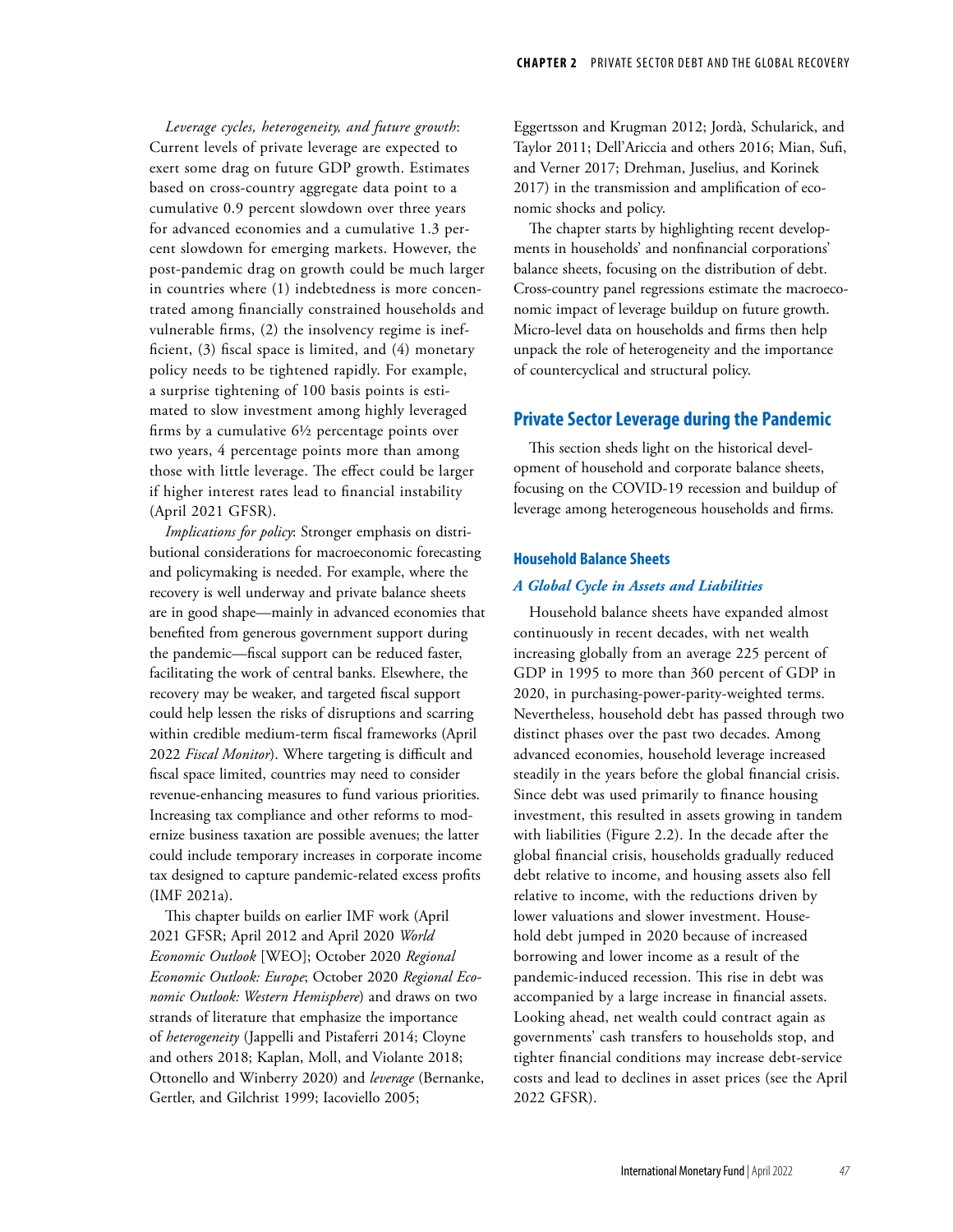### Figure 2.2. Advanced Economies: Aggregate Household Balance Sheets *(Percent of GDP)*

Household indebtedness jumped in 2020, after a decade of consolidation following the global financial crisis.



Sources: IMF, Global Debt Database; World Inequality Database; and IMF staff calculations.

Note: See Online Annex 2.1 for the list of countries included.

### *Household Debt across the Income Distribution*

It is important to look beyond aggregate figures, as these can mask important heterogeneity, especially given the high degree of inequality in household income and wealth. How debt is distributed and changes over time has implications for liquidity constraints as well as for future saving rates. For instance, a debt buildup at the lower end of the income distribution, where net wealth is typically lower, is more likely to slow future consumption when financial conditions are tightened, borrowing costs increase, and asset prices decline (Figure 2.3).

Measuring how debt varies across income groups is challenging, as it requires household wealth surveys, which are available only for a handful of countries and are conducted relatively infrequently. To estimate the impact of the COVID-19 recession on household indebtedness, a "nowcasting" approach is used that relies on macroeconomic and financial variables to extrapolate microdata on income and debt. Regional and sectoral data for value added, wages, employment, unemployment, house prices and sales, and bank lending are used to estimate changes in income and debt for households. The algorithm employed also constrains the nowcast distributions

#### Figure 2.3. Correlation between Wealth and Income Inequality *(Percent)*

Countries where household incomes are more unequal also tend to have more wealth inequality.



Sources: World Inequality Database; and IMF staff calculations. Note: See Online Annex 2.1 for the list of countries included. Shares by country represent averages over the period from 2010 to 2020. Data labels in the figure use International Organization for Standardization (ISO) country codes.

to match published aggregate household income and debt for 2020.3

Changes in household indebtedness varied across countries and income levels during the first year of the pandemic. The bar charts in Figure 2.4 show that aggregate statistics conceal important dimensions of debt accumulation. Among selected countries, the nowcasting estimates show that China and South Africa had the largest and broadest increases in debt ratios. The increases amounted to 5.7 percent of annual income on average across income deciles for China and 4.5 percent for South Africa. Lower-income households saw larger increases in China (except those in the bottom decile). In South Africa, the richest households saw the largest relative surge in debt, amounting to 15 percent of their annual incomes.

<sup>&</sup>lt;sup>3</sup>The approach by DiNardo, Fortin, and Lemieux (1996) is used to nowcast joint distributions. This involves reweighting kernel densities and using regression adjustment to match changes in distributions over time. Income and debt distributions are nowcast for China, France, Germany, Hungary, Italy, South Africa, and the United Kingdom. For the United States, income and debt distributions are estimated using microdata from the 2019 and 2020 waves of the Consumer Expenditure Survey. See Online Annexes 2.1 and 2.2.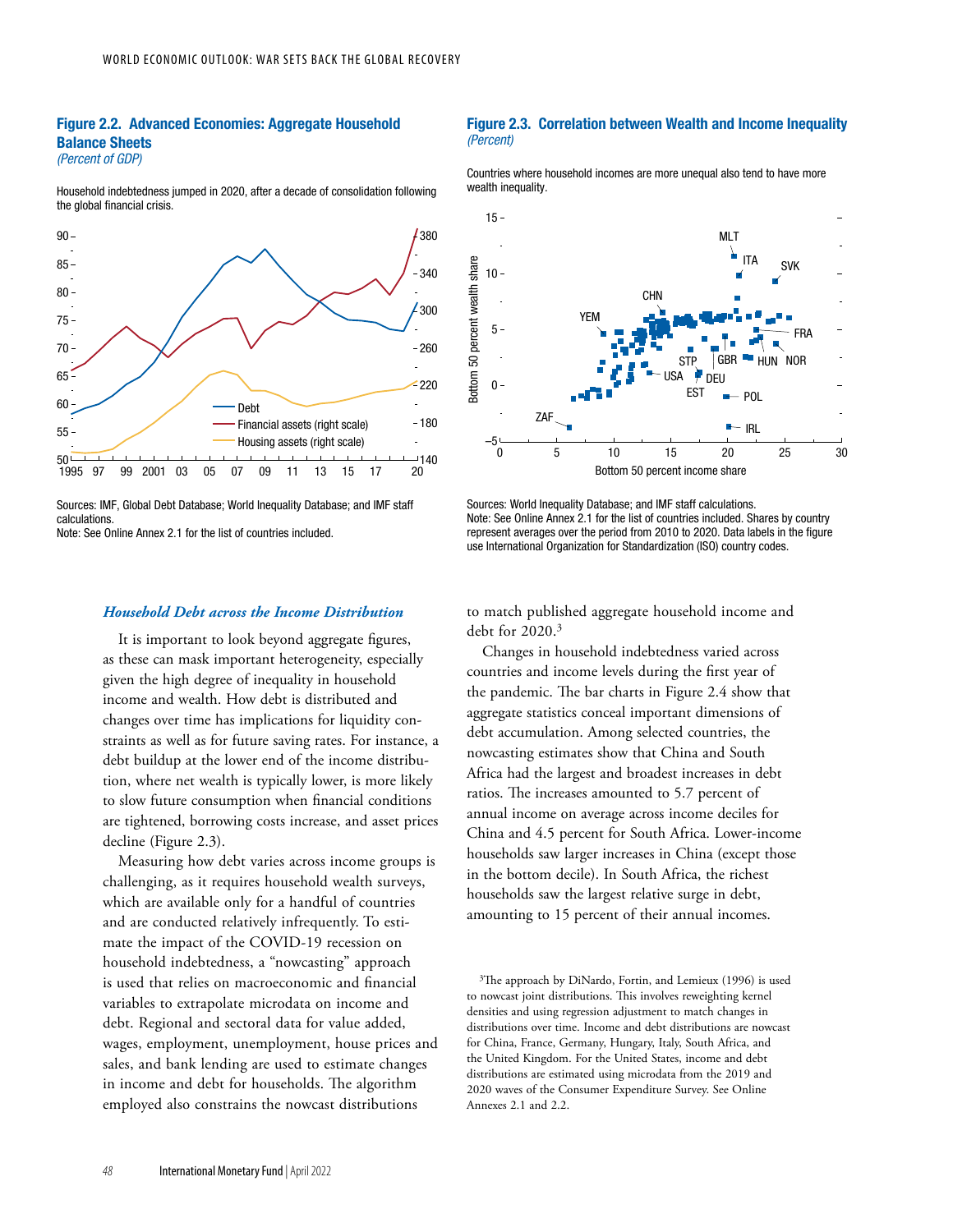# Figure 2.4. Change in Debt-to-Income Ratio by Income Decile in 2020

*(Percent of income)*

Household indebtedness varied across countries and household income groups.



Source: IMF staff calculations.

Note: Income deciles on *x*-axes, except for the United States where households are grouped by fixed income bands. See Online Annex 2.1. CHN  $=$  China;  $DEU = Germany$ ; FRA = France; GBR = United Kingdom; HUN = Hungary; ITA = Italy; USA = United States; ZAF = South Africa.

> Despite smaller aggregate increases in debt ratios in Germany, the United Kingdom, and Hungary and even outright decline in the United States, low-income households saw comparatively larger increases in debt. The buildup exceeded 10 percent of income in the United States for households with incomes below \$15,000. In the United Kingdom, debt increased by about 7.5 percent of income for households in the lowest tercile. In contrast, France and Italy were able to support low- and middle-income households' balance sheets, as seen from the decline in debt ratios in both countries for the bottom 50 percent of incomes.

This exercise is possible only for the small number of countries that conducted household wealth surveys in the past. As attention to inequality and distributional issues increases, the expansion of data collection on household balance sheets will allow a better understanding of the impact of shocks and policies.

## **Firms' Balance Sheets**

# *Concentrated Vulnerabilities in the Nonfinancial Corporate Sector*

Abundant liquidity support through loans, credit guarantees, and moratoriums on debt repayment contributed to debt buildup and was pivotal in preventing widespread corporate failures and related employment and output losses, especially among small and medium enterprises. The analysis here takes stock of balance sheet developments since the pandemic began, with a focus on the distribution of leverage and vulnerabilities across firms, sectors, and countries.

Figure 2.5 uses publicly listed firms' quarterly balance sheets $4$  to present revenue growth by sector across  $71$ advanced and emerging market economies in 2020 and compares this with 2009, at the height of the global financial crisis. A clear sectoral contrast emerges. Because of lockdowns or materials shortages, the largest losses are concentrated in a few sectors, such as consumer services, transportation, automobiles, and components. In contrast, at the other end of the distribution, some sectors gained from the structural pivot imposed by the pandemic (semiconductors, software and information technology [IT] services, pharmaceuticals and biotechnology, and health care equipment and services). This is different from what took place during the global financial crisis, when the shock hit almost all the sectors considered. Moreover, a substantial part of the increase in leverage during the pandemic was covered by government guarantees.<sup>5</sup> Therefore, the risk of an adverse feedback loop in which corporate distress puts stress on the financial system—and eventually the public purse appears smaller, at least in countries where the government can absorb the shock (Chapter 2 in the April 2022 GFSR analyzes risks associated with the sovereign-bank nexus in emerging markets). Figure 2.6 suggests that the biggest commitments were made in advanced economies, where fiscal space is the largest (see Box 2.1). However, it is worth noting that regulatory forbearance may have masked the real extent of losses.

4Standard & Poor's Capital IQ data are used in the whole subsection for their timeliness. But since they only comprise firms listed on stock exchanges, they cover only 7 percent of total employment. This suggests the reported share of firms in the worst-hit sectors should be considered a lower bound given that small and medium enterprises, which account for large labor and value-added shares in some of the economies, are not included in the sample. See Online Annex 2.1 for details.

5The share of those guarantees in total credit is highly variable, ranging from about 20 percent of all new credit in Germany to 100 percent (up to a certain limit) in Japan.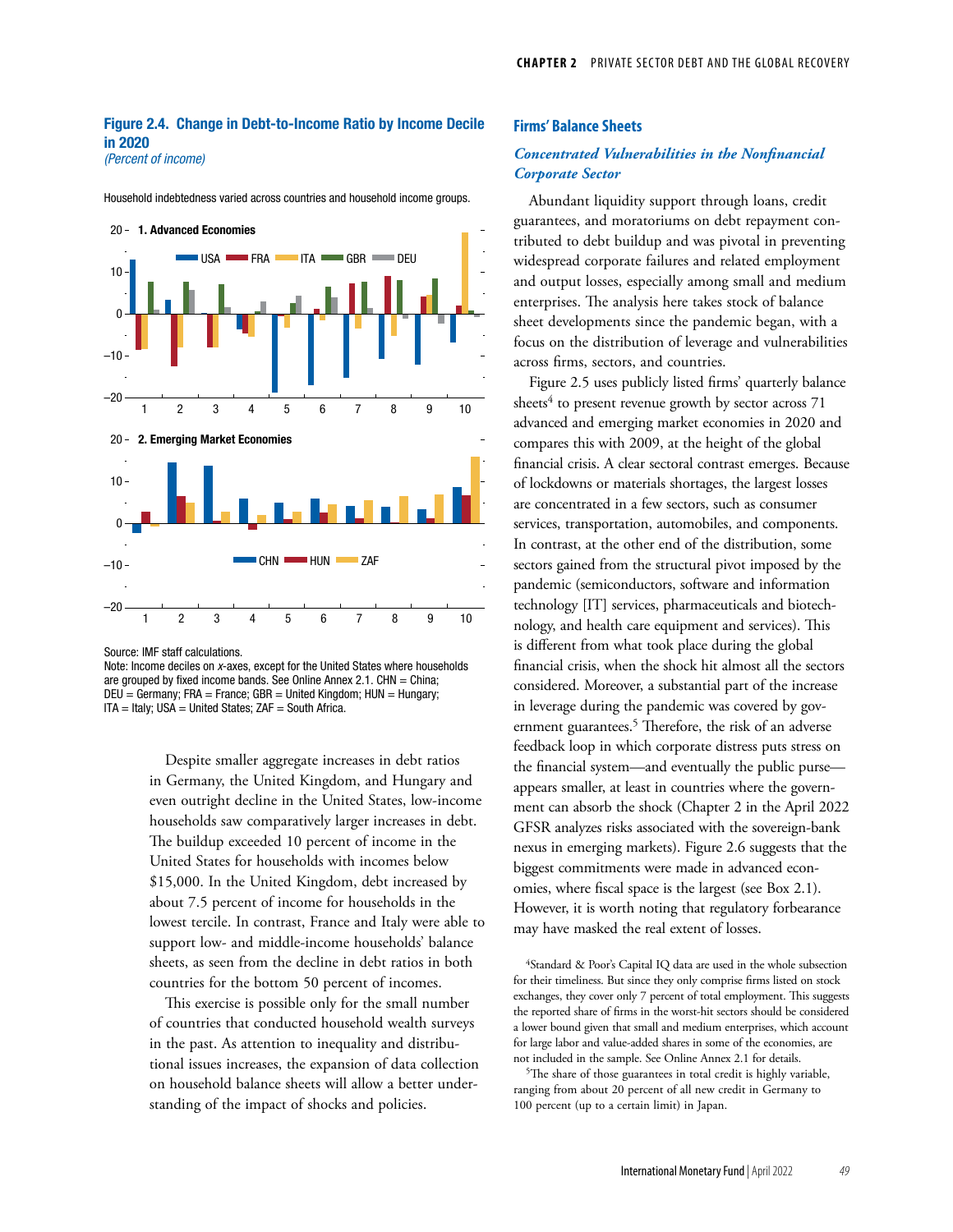### Figure 2.5. Uneven COVID-19 Impact on Nonfinancial Corporations' Revenue Growth *(Percent)*

For nonfinancial corporations, a clear sectoral divergence between winners and losers emerged, which was not so pronounced in the global financial crisis.



Sources: Standard & Poor's Capital IQ; and IMF staff calculations. Note: The sample consists of 71 countries; see Online Annex 2.1. The figure shows asset-weighted medians for annual revenue growth in 2009 (blue bars) and 2020 (red bars).  $IT = information technology$ .

# *Higher Leverage for Vulnerable Firms, Especially in Worst-Hit Sectors*

*Leverage by sector group*: Based on Figure 2.5, sectors can be grouped into three clusters: the worst-hit industries (the five sectors experiencing the strongest drop in revenue growth in 2020), the least-hit industries (the five sectors experiencing the highest revenue growth), and the middle ones as a residual category. Leverage, defined as firms' debt-to-asset ratio, increased during the pandemic in the worst-hit industries. As of the second quarter of 2021 (the latest data point available), it remained well above precrisis levels (Figure 2.7, panel 1). Net debt (gross debt net of cash holdings) also increased substantially in vulnerable firms in the worst-hit sectors, especially in emerging markets (Figure 2.7, panel 2). This is in stark contrast to what took place in other sectors that deleveraged during the pandemic, reflecting both higher assets and lower liabilities.

### Figure 2.6. Exposure to Contingent Liabilities Associated with Credit Guarantees (50 Percent Scenario)

A combination of high vulnerabilities and generous guarantees is concentrated in advanced economies.



Sources: IMF, COVID-19 Policy Tracker; Standard & Poor's Capital IQ; and IMF staff calculations.



*Assessing the debt burden*: Debt accumulation may not be detrimental in itself: a highly indebted firm might still have a healthy balance sheet—as reflected in ample liquid asset holdings and high profits. In contrast, a firm's capacity to invest, innovate, and grow may be compromised if high leverage is coupled with profitability so low that the firm cannot make interest payments; in that case, the interest coverage ratio is less than 1. In the worst-hit industries, profitability dropped to levels comparable to those during the global financial crisis and has not yet recovered completely. This reflects both earning losses (before interest and taxes) and higher interest rate payments. The share of firms in worst-hit sectors with an interest coverage ratio of less than 1 has yet to revert to its pre-pandemic level (Figure 2.7, panel 3).

*Vulnerable firms* are defined as nonfinancial corporations with high leverage, low profitability, and an interest coverage ratio less than 1.6 Not only are

<sup>&</sup>lt;sup>6</sup>Since this analysis considers the distribution of leverage and return on assets by sector, high leverage is defined as that above the average threshold of the top tercile across industries (35 percent) and low profitability as that below the average of the bottom tercile of return on assets (0.2 percent).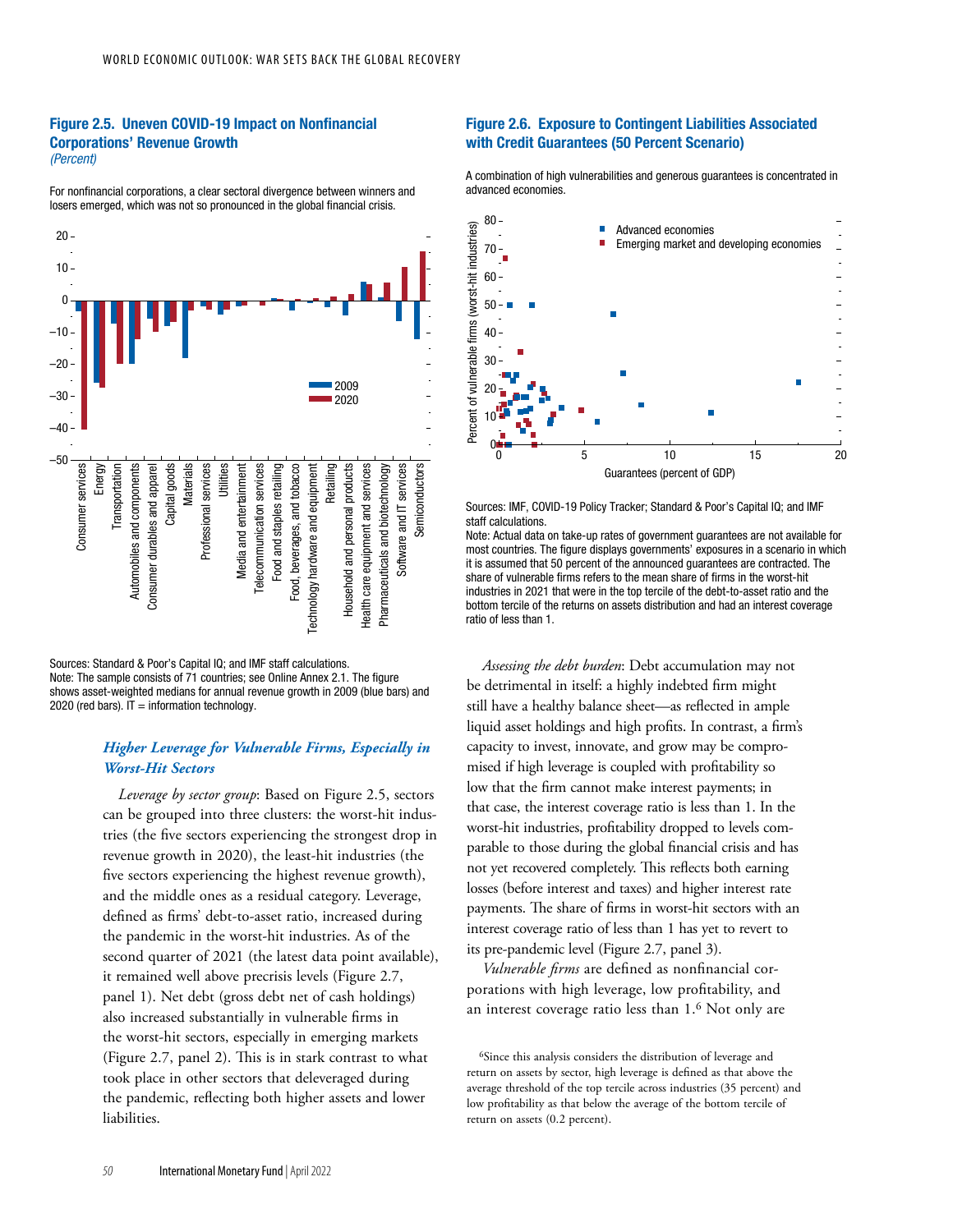# Figure 2.7. Heterogeneous Effect on Nonfinancial Corporation Balance Sheets

The pandemic exacerbated weak balance sheet positions only in the worst-hit industries.



Sources: Standard & Poor's Capital IQ; and IMF staff calculations. Note: Sample consists of 71 economies; see Online Annex 2.1. Panels 1 and 3 show a three-quarter moving average; shaded areas indicate the global financial crisis and COVID-19. Vulnerable firms have an interest coverage ratio of less than 1 and are in the top tercile of the debt-to-asset ratio distribution and the bottom tercile of the return on assets distribution. Net debt = total liabilities net of cash and equivalents.  $AE =$  advanced economy;  $EME =$  emerging market economy.

unprofitable indebted firms with low liquidity more exposed to potential asset repricing (Ding and others 2021) and the withdrawal of policy support, but they are also more likely to underinvest (Albuquerque 2021). Eighteen months into the pandemic, the share of vulnerable firms remained higher than in the global financial crisis and concentrated in

the worst-hit sectors, where indebtedness was also relatively higher (Figure 2.8, panels 1 and 2). This share has declined since its peak at the end of 2020, however, reflecting higher returns, better cash flows, and lower debt.

How macroeconomically relevant is all this? Figure 2.8, panel 3, shows the 2020 share of vulnerable firms by sector with regard to their contribution to countries' value added. One of the worst-hit sectors, consumer services (including tourism, recreation, entertainment, and education), accounted for almost 10 percent of value added and comprised about 30 percent of vulnerable firms. Both are sizable shares.7 Overall, worst-hit industries represented 18 percent of value added and a quarter of the labor force.<sup>8</sup>

Extraordinary measures to cushion the impact of the pandemic on firms' cash flow have helped prevent corporate failures. Government credit guarantees have helped ensure broad access to credit and have protected bank balance sheets. Whether this extra leverage will affect investment remains uncertain. It will depend on (1) the strength of the recovery, especially in worst-hit sectors, and (2) the tightness of future financial conditions as monetary policy is normalized (Gourinchas and others 2020, 2021; Cros, Epaulard, and Martin 2021).

# **Private Debt and the Business Cycle**

The leverage buildup during the 2020 recession can be seen as an efficient reaction to the pandemic, perceived as a temporary shock. However, it led to large increases in the private-debt-to GDP ratio that are liable to affect future consumption and investment. This section quantifies the implications of leverage buildup for growth. In line with recent literature, it shows the quantitative importance of leverage cycles

7Note that these vulnerabilities may be underestimated, since the stylized facts presented are based on data for listed firms, which are on average larger and less represented in worst-hit sectors than small and medium enterprises, as well as less likely to experience distress (Carletti and others 2020; Díez and others 2021).

8Value-added and employment figures are based on the Organisation for Economic Co-operation and Development (OECD) STAN STatistical ANalysis Database and are available with a detailed sector breakdown only for Austria, Colombia, the Czech Republic, Finland, Greece, Iceland, Mexico, the Netherlands, New Zealand, the Republic of Korea, the Slovak Republic, Sweden, Turkey, and the United States.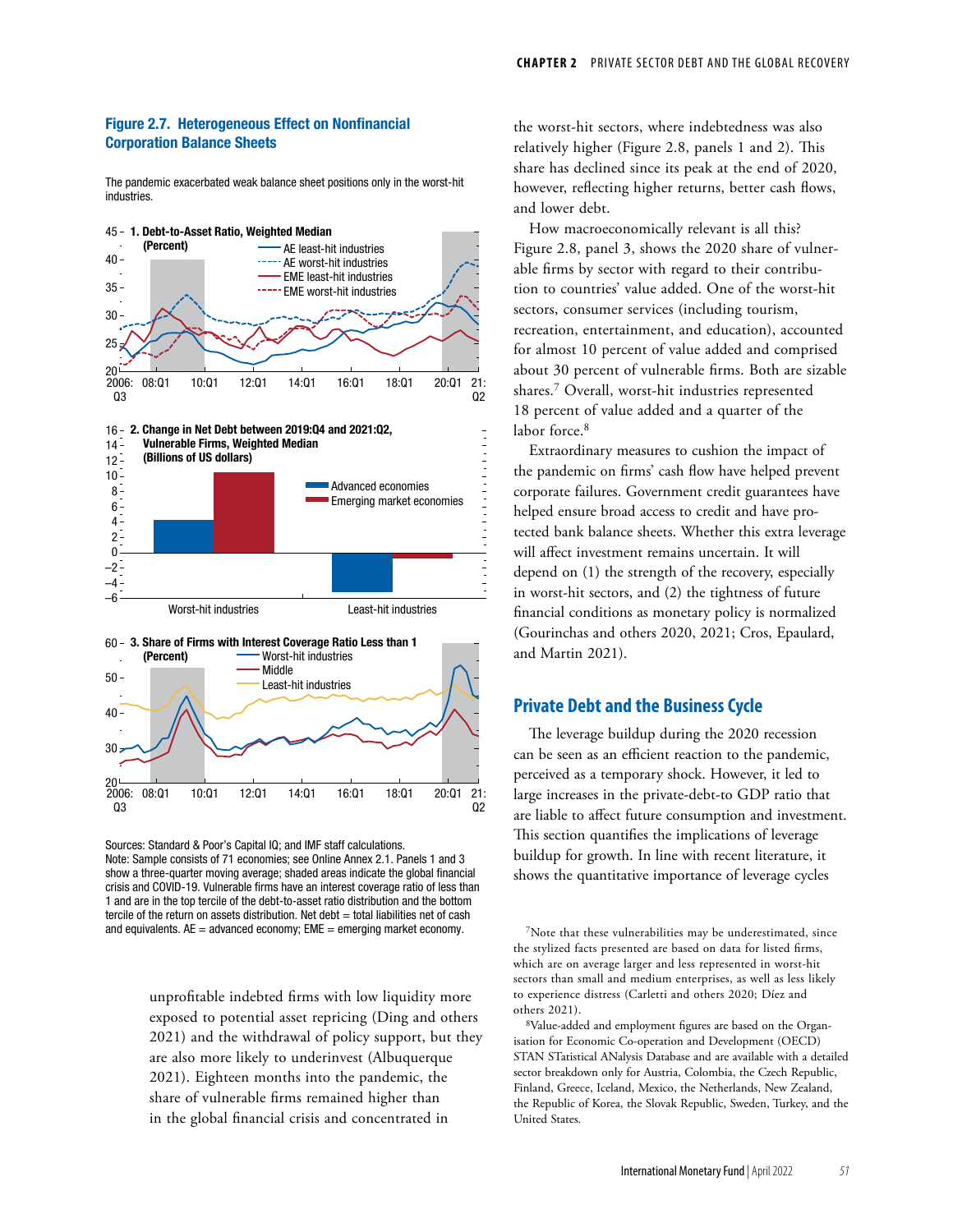#### Figure 2.8. Concentration of Nonfinancial Corporation Vulnerabilities *(Percent)*

Vulnerable firms hold a higher share of debt, are concentrated in the hard-hit industries, and are macroeconomically relevant.



25 - 2. Share of Vulnerable Firms by Industry



Sources: Organisation for Economic Co-operation and Development; STructural ANalysis database; Standard & Poor's Capital IQ; and IMF staff calculations. Note: Sample consists of 71 economies in panels 1 and 2 and 14 economies for which an adequate sectoral breakdown of the value-added data is available in panel 3; see Online Annex 2.1. Vulnerable firms have an interest coverage ratio of less than 1 and are in the top tercile of the debt-to-asset ratio distribution and the bottom tercile of the return on assets distribution. Panel 2 shows a three-quarter moving average; shaded areas indicate the global financial crisis and COVID-19. Panel 3 shows the share of vulnerable firms in each sector in 2020 and value added corresponding to these sectors as a percent of total value added in these economies in 2019.  $GFC = global$  financial crisis.

for growth forecasting.9 It first documents empirical regularities based on cross-country aggregate data and then digs deeper into the mechanism, highlighting the importance of heterogeneity in the financial situations of households and firms.

## **Output Responses to Deleveraging Pressures**

#### *Cross-Country Evidence*

Following a buildup of private-debt-to-GDP ratios over and beyond what a smooth trend would predict defined as *excess credit*—output growth typically slows as firms and households reduce debt. Local projections, as in Jordà (2005), depict the dynamic responses of output, with all else kept constant.<sup>10</sup> The empirical approach relies on a panel of macroeconomic data for 43 countries (27 advanced economies and 16 emerging market and developing economies) over 52 years from 1969 to 2020 (see Online Annex 2.4).<sup>11</sup> For households, a 1 percentage point change in the excess-credit-to-GDP ratio results in a persistent decline in private consumption of 0.5 percent in advanced economies and 2 percent in emerging market and developing economies five years later. Nonfinancial corporate credit swings induce a similar investment response.12 Both consumption (following excess household credit) and investment (following excess nonfinancial corporate credit) decline substantially more in emerging market and developing economies (Figure 2.9).

<sup>9</sup>Mian, Sufi, and Verner (2017) show that professional economic forecasters systematically overpredict GDP growth at the end of household debt buildup cycles. A rise in household debt over the three years preceding a forecast helps predict growth-forecasting errors. 10To focus on large and persistent credit cycles, excess credit is defined as the three-year trailing average of the cyclical component of the Hamilton (2018) filter of private-debt-to-GDP ratios.

<sup>11</sup>Because the impact of leverage buildup on future growth might be different in different parts of the cycle, the local projection introduces time fixed effects. These make it possible to control for business cycle and other time-varying influences common to all countries in the sample. Country fixed effects control for country-specific factors. Potential idiosyncratic effects specifically related to the presence of public guarantees are not taken into account. The implications for future growth are uncertain and depend in part on governments' propensity and capacity to forgive or restructure those debts before the guarantees need to be activated. In the worst-case scenario of limited fiscal and monetary space and a large bank-sovereign nexus, activating public guarantees could even lead to doom loops (April 2022 GFSR).

<sup>12</sup>The total effect on output will be smaller, because the share of investment is smaller than the share of consumption in output and because of the generally larger share of imported input in investment.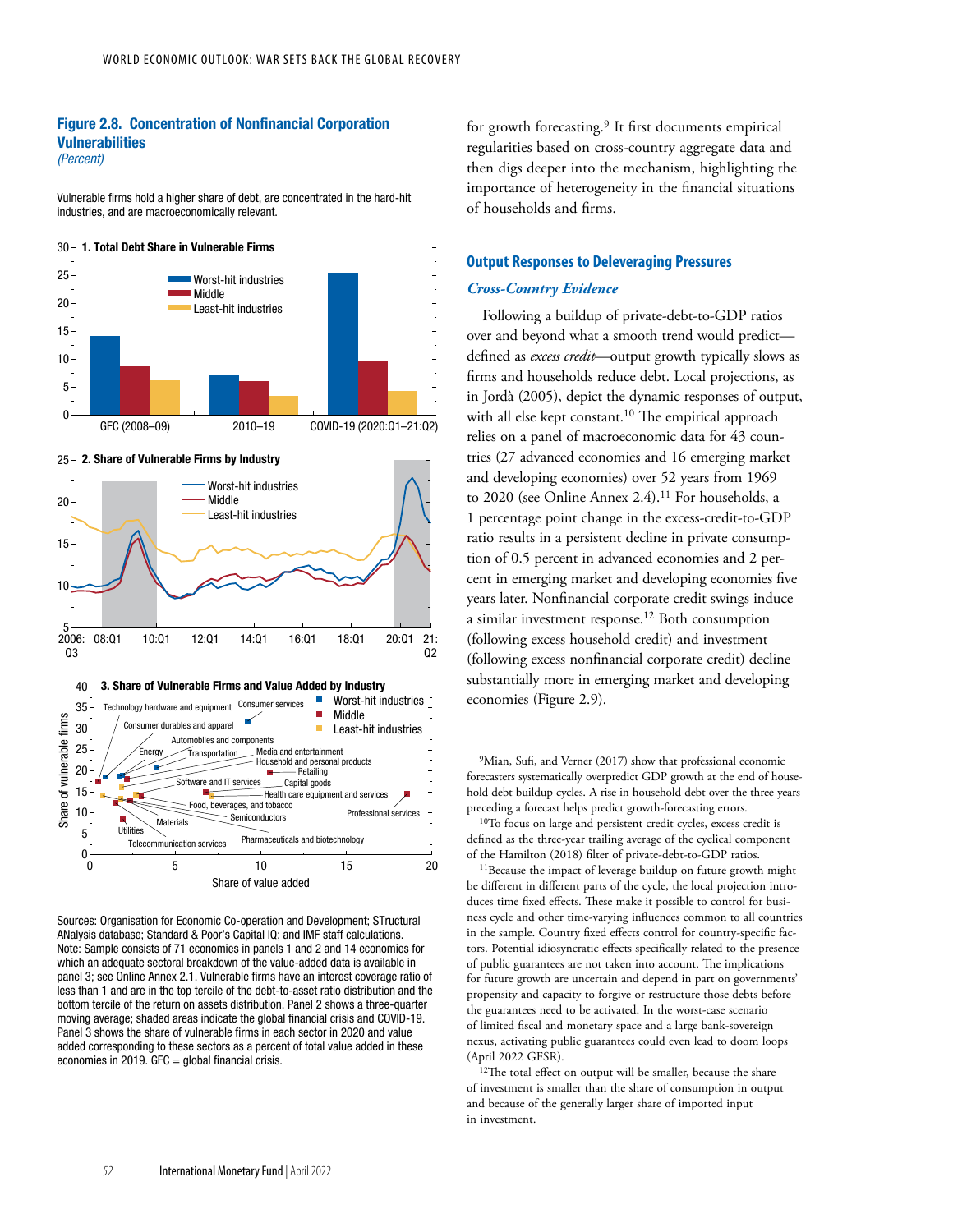## Figure 2.9. Consumption and Investment Responses to Household and Nonfinancial Corporate Excess Credit *(Cumulative percentage points)*

Excess private credit buildup affects consumption and investment more strongly in emerging market and developing economies.

![](_page_8_Figure_3.jpeg)

Advanced economies - Emerging market and developing economies

![](_page_8_Figure_5.jpeg)

![](_page_8_Figure_6.jpeg)

Sources: Bank for International Settlements; and IMF staff calculations. Note: Panel 1 shows the impact of a 1 percentage point increase in the three-year trailing average excess-household-credit-to-GDP ratio on cumulative consumption growth. Panel 2 shows the impact of a 1 percentage point increase in the three-year trailing average excess-nonfinancial-corporate-credit-to-GDP ratio on cumulative investment. Jordà (2005) impulse response functions. Shaded areas represent 90 percent confidence intervals.

> Wide heterogeneity is seen across different economies, but at face value these estimates would imply a slower recovery by a cumulative 0.9 percent of GDP over the next three years for advanced economies and 1.3 percent for emerging market economies (excluding China) as households and nonfinancial corporations reduce debt following the recent surge.<sup>13</sup> These are estimates of averages based on cross-country

13China is excluded from this estimate because it is not in the same cyclical position. Deleveraging of nonfinancial corporations started a few years ago, likely already dampening growth.

aggregate data.14 The forces of deleveraging and the impact on growth could be stronger for countries with debt more concentrated among financially constrained households and vulnerable firms, where fiscal space is limited, the insolvency regime is inefficient, and inflation is high (requiring tighter financial conditions). The mechanisms in play are unpacked in the following subsections; they may explain some of the differences between emerging markets and advanced economies.<sup>15</sup>

#### *Private and Public Debt Interactions*

The rise in private debt during the COVID-19 pandemic was accompanied by a substantial increase in public debt. The latter rose by almost 15 percent of GDP in 2020, and uncertainties remain about contingent claims and the ultimate guarantor of much of the private debt buildup (see the April 2022 *Fiscal Monitor* for more details).

Excess credit and subsequent deleveraging are expected to have a larger negative effect on output where governments struggle to mitigate the drag through public spending—that is, those with limited fiscal space.<sup>16</sup>

Using the same framework as in the previous subsection, this subsection explores the question within advanced economies and emerging market and developing economies by using quartiles of a fiscal position indicator by year to compare the dynamic responses of GDP following excess household credit (see Online Annex 2.4). Figure 2.10 contrasts countries in the two groups with fiscal positions that are relatively strong versus those that are fairly weak. It shows that dynamic responses of future aggregate output to private debt buildup are substantially more negative in countries with weak fiscal positions; they are larger by orders

<sup>14</sup>Note that these estimates are not driven by boom-bust episodes. The dynamic responses are unaltered by the exclusion from the sample of the global financial crisis and its aftermath. The sample covers 43 countries over 51 years, and only a minority of excess credit episodes led to a recession. For the United States, for example, where recessions declared by the National Bureau of Economic Research are clearly classified, only about 15 percent of excess credit episodes were followed by a recession. Dell'Ariccia and others (2016) conduct similar analysis and find that about two-thirds of credit booms do not end up as busts but lead to subpar growth.

<sup>15</sup>Dissecting the role of debt maturity and currency denomination in emerging markets opens up avenues for future research, but data constraints are a limiting factor.

16A mere measure of the public-debt-to-GDP ratio is unlikely to be a sufficient statistic for fiscal space, a multidimensional assessment (IMF 2018). Different countries can support very different levels of public debt and fiscal deficits. See Box 2.1 and Ghosh and others (2013) for further discussion.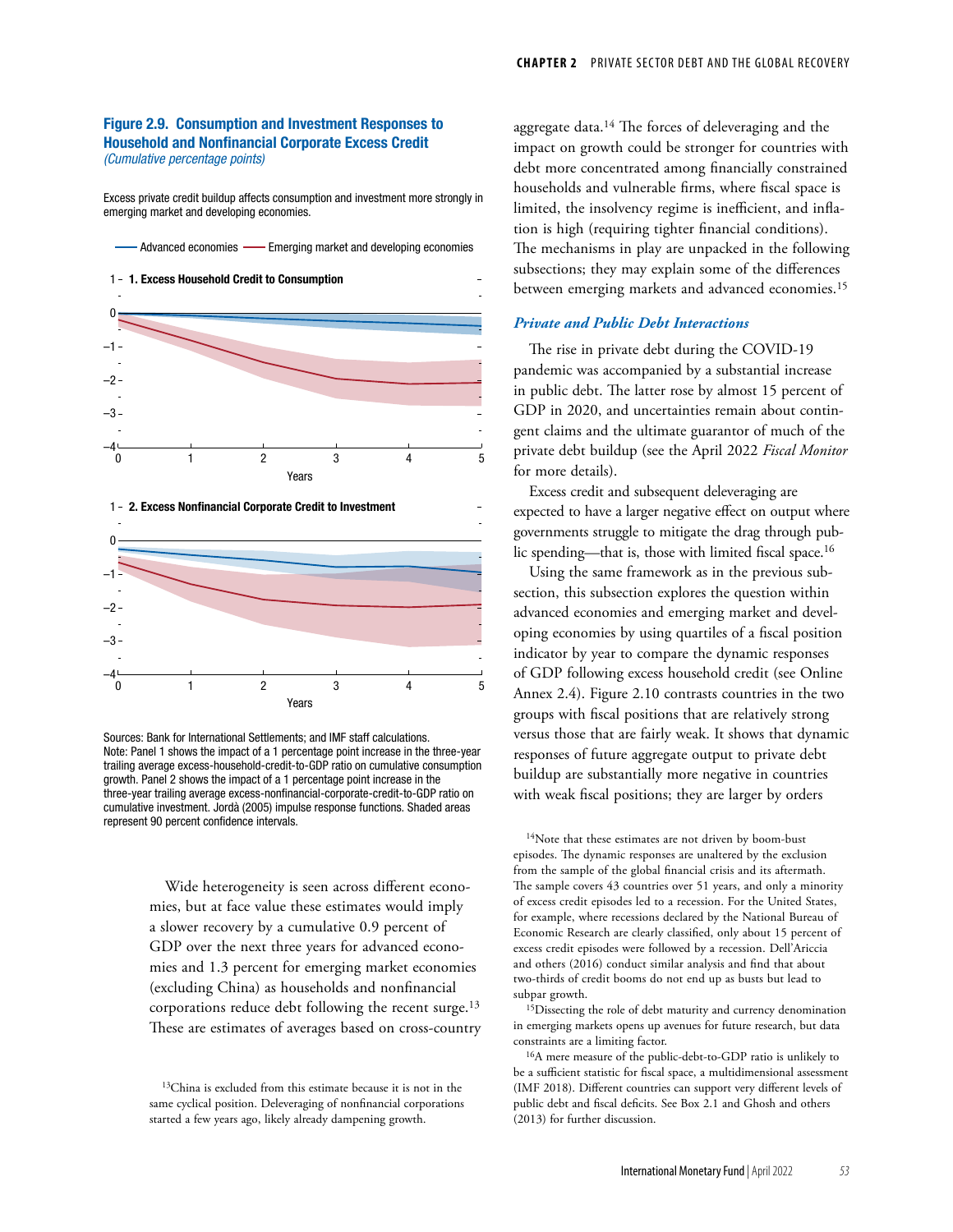#### Figure 2.10. Fiscal Position and Deleveraging *(Cumulative output growth over three years; percentage points)*

A strong fiscal position can mitigate the negative output response following excess credit buildup, especially in emerging market and developing economies.

![](_page_9_Figure_4.jpeg)

Sources: Bank for International Settlements; Kose and others (2017); World Bank; and IMF staff calculations.

Note: The figure shows the impact of a 1 percentage point increase in the three-year trailing average excess-household-credit-to-GDP ratio on cumulative output growth over three years. Countries' fiscal position is proxied by within-year quartiles of the principal component of six fiscal indicators: (1) general government gross debt, (2) primary balance, and (3) fiscal balance—all three as a percent of GDP; (4) cyclically adjusted balance as a percent of potential GDP; and (5) general government gross debt and (6) fiscal balance—both as a percent of average tax revenues. The figure contrasts the response between the top (strong) and bottom (weak) quartiles of the fiscal position.  $AEs =$  advanced economies; EMDEs = emerging market and developing economies.

> of magnitude in emerging market and developing economies.17 For emerging market economies with the weakest fiscal positions, these numbers imply a drag on growth of up to 9 percent cumulative over three years.

#### **Borrower Heterogeneity and Debt-Output Dynamics**

This section analyzes the implications of increasing leverage among financially constrained households and vulnerable firms. It unpacks the mechanism described in the introduction by exploiting micro-level data on firms and households.

# *Households: Inequality and the Impact of Private Debt on Output*

Here the focus is on the cyclical implications of debt buildup in countries differentiated according to wealth inequality. The analysis is based on the same

<sup>17</sup>This analysis should be interpreted as suggestive, since only four emerging market economies are included.

# Figure 2.11. Advanced Economies: Wealth Inequality and **Deleveraging**

*(Cumulative output growth over three years; percentage points)*

Greater wealth inequality amplifies the output response following excess credit buildup.

![](_page_9_Figure_16.jpeg)

Sources: Allen, Kolerus, and Xu (2022); Bank for International Settlements; World Inequality Database; and IMF staff calculations.

Note: The figure displays the impact of a 1 percentage point increase in the excess-household-credit-to-GDP ratio on cumulative output growth over three years. Countries are ranked by the extent of dissaving among the bottom 50 percent, where more dissaving proxies for greater wealth inequality. High wealth inequality denotes countries in the top quartile of dissaving among the bottom 50 percent over the preceding three years. Low wealth inequality denotes countries in the bottom quartile of dissaving among the bottom 50 percent over the preceding three years. Error bars represent 90 percent confidence intervals.

empirical framework as in the first section but relies on micro-level data on household saving and income distribution to sort countries: dissaving among low-income households is used as a proxy for (bottom) wealth inequality.18 Figure 2.11 contrasts the cumulative future output responses to the buildup of excess leverage in countries where households are thought to be financially constrained (more wealth inequality) and others (with less wealth inequality). Countries where households are relatively more financially constrained (more wealth inequality) tend to see a larger drag on future output following excess credit buildup (see Online Annex 2.4).

18To proxy for bottom wealth inequality across countries, a three-year trailing average of dissaving of households in the bottom 50 percent of income is computed using data for advanced economies from Allen, Kolerus, and Xu (forthcoming). The results are then sorted into four quartiles per year. Figure 2.11 compares the debt-output dynamics for high- (most dissaving by bottom 50 percent) and low-inequality groups.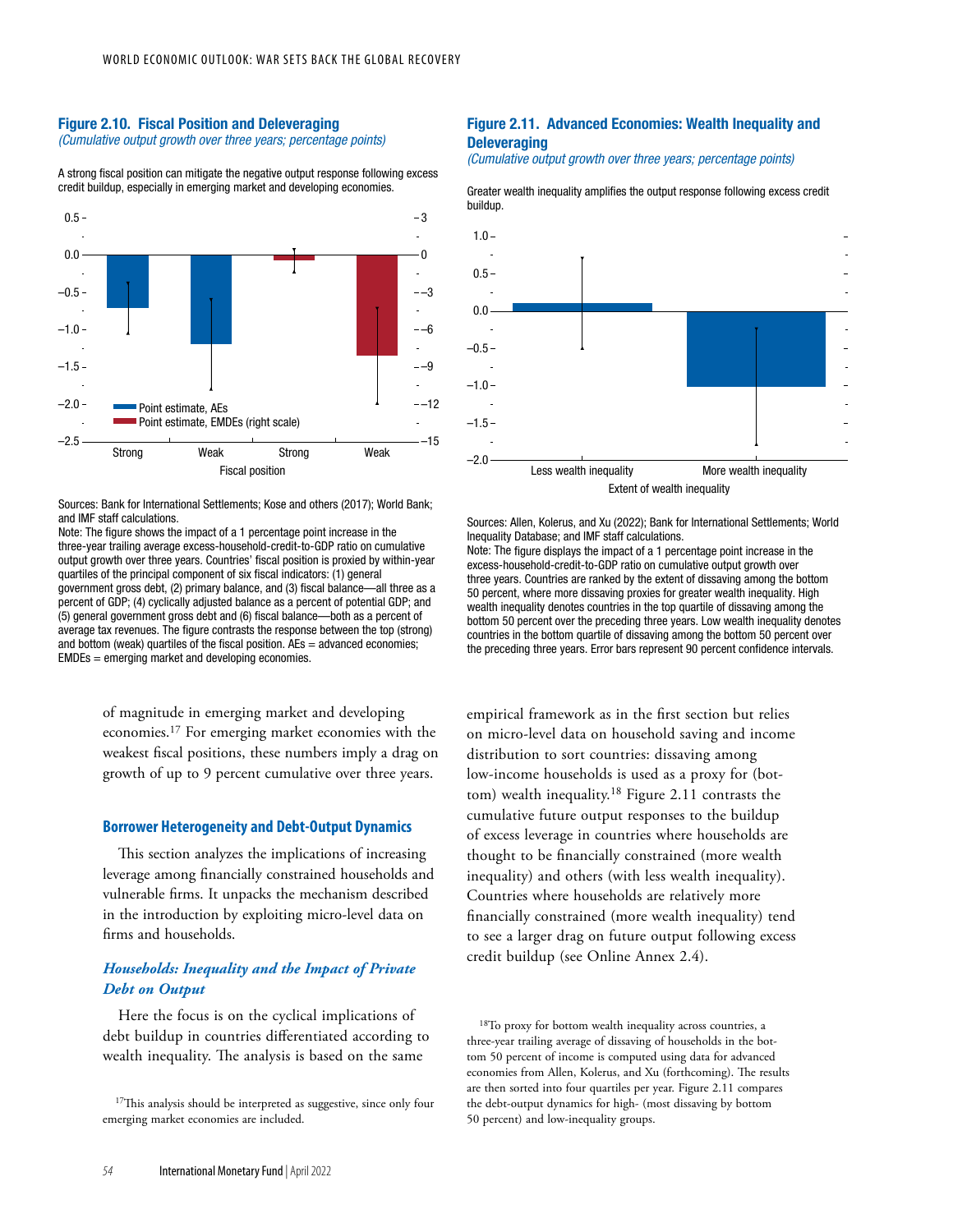Rising inequality (Chancel and others 2022) may also have stark implications for countercyclical policy (Mian, Straub, and Sufi 2021a, 2021b, 2021c, 2021d), an important consideration for governments as they contemplate unwinding exceptional support. Higher inequality tends to push down the equilibrium (natural) interest rate, a key concept for calibrating the pace of policy normalization as it affects both *fiscal* (Box 2.1) and *monetary* (Box 2.2) *space*.

# *Corporate Leverage and Investment: The Importance of Vulnerable Firms*

Drilling down one level deeper than the macroeconomic analysis reported in Figure 2.9, panel 2, this subsection turns to the microeconomic drivers linking corporate leverage to investment. In so doing, it investigates the particular role played by vulnerable firms.

Firms' leverage buildup may hold back investment under three circumstances. First, high outstanding debt may increase the service cost of future debt, preventing further borrowing to finance new investment (Krugman 1988; Drehman, Juselius, and Korinek 2017). Second, credit booms lead to more-leveraged balance sheets and tighter borrowing constraints when firms' net worth declines (Bernanke and Gertler 1989; Bernanke, Gertler, and Gilchrist 1999). Finally, for firms with excess leverage, the return on future investment is likely to go toward repaying existing debt, decreasing equity holders' incentive to finance new investment projects (Myers 1977). Vulnerable firms defined as highly leveraged firms with low profitability and low liquidity (interest coverage ratio less than 1) are particularly exposed to all these channels.

To quantify the role of vulnerable firms in driving investment dynamics following leverage buildup, the analysis relies on a local projection estimation based on a comprehensive firm-level panel data set (see Online Annex 2.3).<sup>19</sup> Following Albuquerque (2021), leverage buildup is defined as the lagged three-year cumulative change in the debt-to-asset ratio. By including firms fixed effects, our estimates capture how firms' investment responds when the firm has higher (or lower) leverage increase than usual; sector-country-year fixed effects help pin down the partial equilibrium effect of leverage buildup by controlling for other time-varying confounding factors, such as the macroeconomic cycle and general equilibrium forces at play.

<sup>19</sup>The analysis is based on Bureau van Dijk Orbis and comprises 2.5 million listed and unlisted firms from 1998 to 2018.

#### Figure 2.12. The Role of Vulnerable Firms *(Cumulative investment loss; percentage points)*

Cumulative investment losses associated with leverage buildup are larger for vulnerable firms.

![](_page_10_Figure_9.jpeg)

![](_page_10_Figure_10.jpeg)

Sources: Bureau van Dijk Orbis; and IMF staff calculations. Note: The figure illustrates the responses of firms' investment ratio following a one-standard-deviation increase in the debt-to-asset-accumulation ratio, conditional on firms' being vulnerable. Vulnerable firms have an interest coverage ratio of less than 1 and are in the top tercile of the debt-to-asset ratio distribution and the bottom tercile of the return on assets distribution. Shaded areas represent 90 percent confidence intervals.

As reported in Figure 2.12, following leverage buildup, vulnerable firms reduce investments the most, generating permanent losses to the stock of tangible assets. This is true in advanced economies and emerging markets alike. The maximum effect is reached after four years.

## *The Role of Effective Insolvency Frameworks*

To mitigate these negative effects and support recovery, vulnerable nonviable firms need to be restructured or liquidated to free up resources that can be directed to new growth areas. However, coordination frictions among creditors, weak contract enforcement, costly liquidation procedures, and asymmetric information may delay the restructuring process.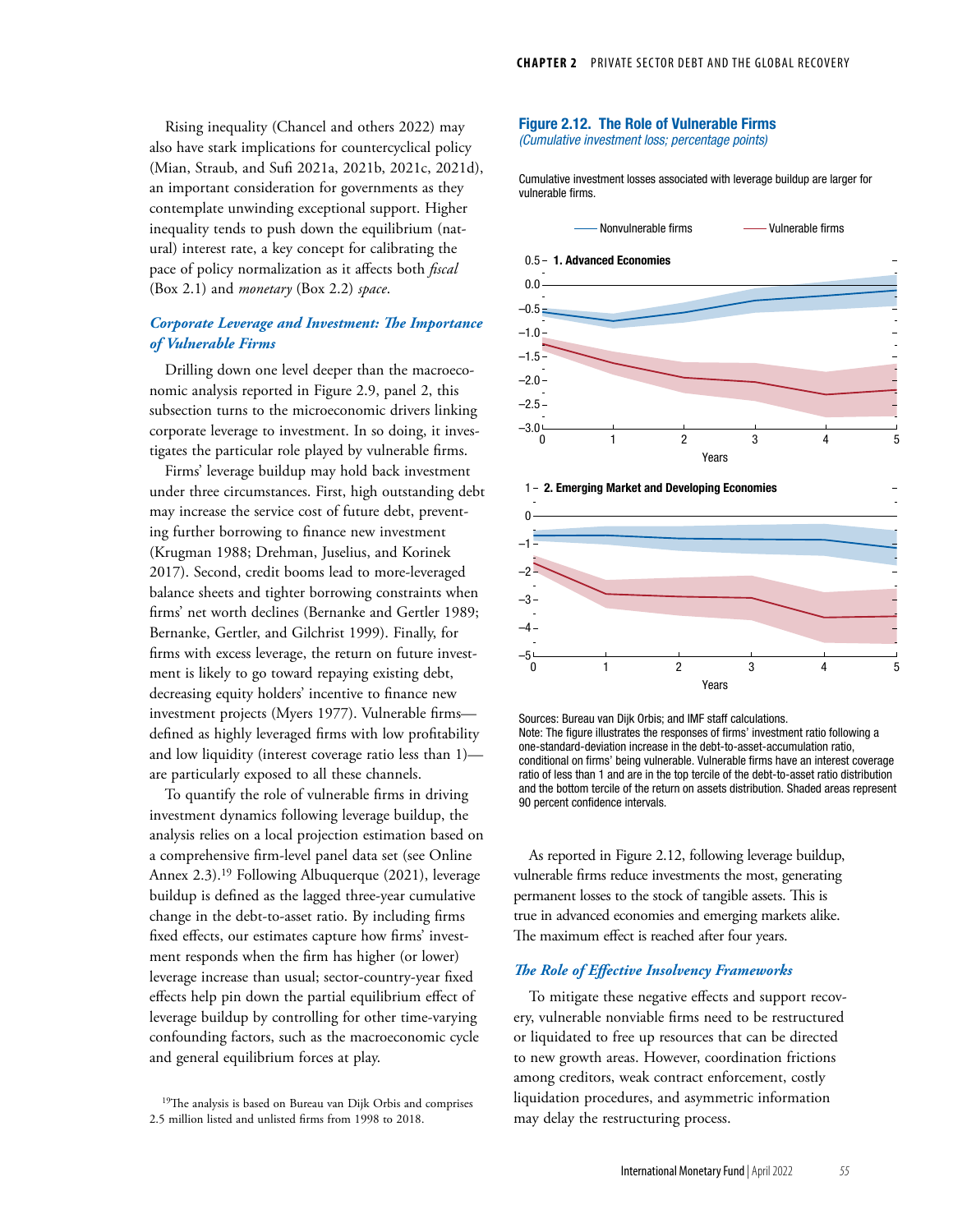#### Figure 2.13. The Role of Effective Insolvency Frameworks *(Cumulative percentage points)*

Effective insolvency and restructuring proceedings prevent a long-term decline in the future stock of tangible capital following firms' leverage buildup.

![](_page_11_Figure_3.jpeg)

Sources: Bureau van Dijk Orbis; IMF, Crisis Preparedness Index; and IMF staff calculations.

Note: The figure illustrates the cumulated response of firms' investment ratio following a one-standard-deviation increase in leverage buildup, conditional on a country's insolvency regime. Well-prepared insolvency regimes are defined as those of countries in the top quartile of the IMF Strategy, Policy, and Review and Legal Departments' indicator of crisis preparedness in 2020. Shaded areas represent 90 percent confidence intervals.

> The effectiveness of insolvency frameworks plays a key role that can be analyzed using a novel IMF indicator that sorts countries according to the preparedness of their insolvency frameworks to face systemic crises.20 Figure 2.13 compares the cumulated response of investment ratios to firms' leverage buildup in countries with well-prepared insolvency systems in place versus others. The findings suggest that inadequate insolvency proceedings account for most of the long-term decline in the stock of tangible capital.

# **Countercyclical Policy Effects amid High Private Debt**

Understanding how private debt and its distribution affect the transmission of countercyclical macroeconomic policy is important to help countries calibrate

the exit from the expansionary fiscal and monetary policy responses to the COVID-19 recession. This section analyzes (1) the importance of countries' aggregate debt levels for the impact of fiscal consolidation and monetary tightening and (2) how policy affects different groups of households and firms. In particular, it investigates whether tightening policies has a larger impact on more financially constrained households and firms.

The analysis uses local projections to estimate the effects of policies on real output, household consumption, and corporate investment over time for a sample of advanced economies and emerging markets (see Online Annex 2.5). Fiscal and monetary policy shocks (changes in policy that are exogeneous to the near-term economic outlook) are borrowed from previous cross-country studies (IMF 2021b, Chapter 2, for fiscal consolidations; Furceri, Loungani, and Zdzienicka 2016 for monetary tightening). The aggregate response of output to these fiscal and monetary policy shocks is in line with the previous literature (Ramey  $2016$ ).<sup>21</sup>

# **Private Debt and the Transmission of Countercyclical Policy**

The increase in private debt before and through the COVID-19 recession may have changed how economies respond to policy tightening, with more-leveraged households and firms having greater sensitivity. This is first investigated at the country level by interacting the policy shock with an indicator variable equal to 1 for each country in periods when the ratio of private debt to GDP is in the top quartile for each country (Ramey and Zubairy 2018 and April 2020 WEO for fiscal policy; Tenreyro and Thwaites 2016 for monetary policy). Figure 2.14 shows that fiscal consolidation is more contractionary when the private-debt-to-GDP ratio is high.

# **Heterogeneous Transmission of Monetary and Fiscal Policies**

Recent studies recognize that the effects of macroeconomic policy depend on the characteristics of households and firms. For *households*, policy transmission is affected by their income, their debt, and the

<sup>20</sup>An effective and well-prepared insolvency regime is characterized by a comprehensive set of legal tools and institutions relevant for widespread restructuring and insolvency proceedings, such as out-of-court and hybrid restructuring, rapid reorganization and liquidation processes, and a proper institutional framework. For a detailed discussion on the construction of the indicator and its values, refer to Araujo and others (2022) and Online Annex 2.3.

<sup>21</sup>A fiscal consolidation of 1 percent of GDP leads to a ¾ percent decline in output, and a monetary policy tightening of 100 basis points leads to a ½ percent decline in output after two years. See Online Annex 2.5 for details.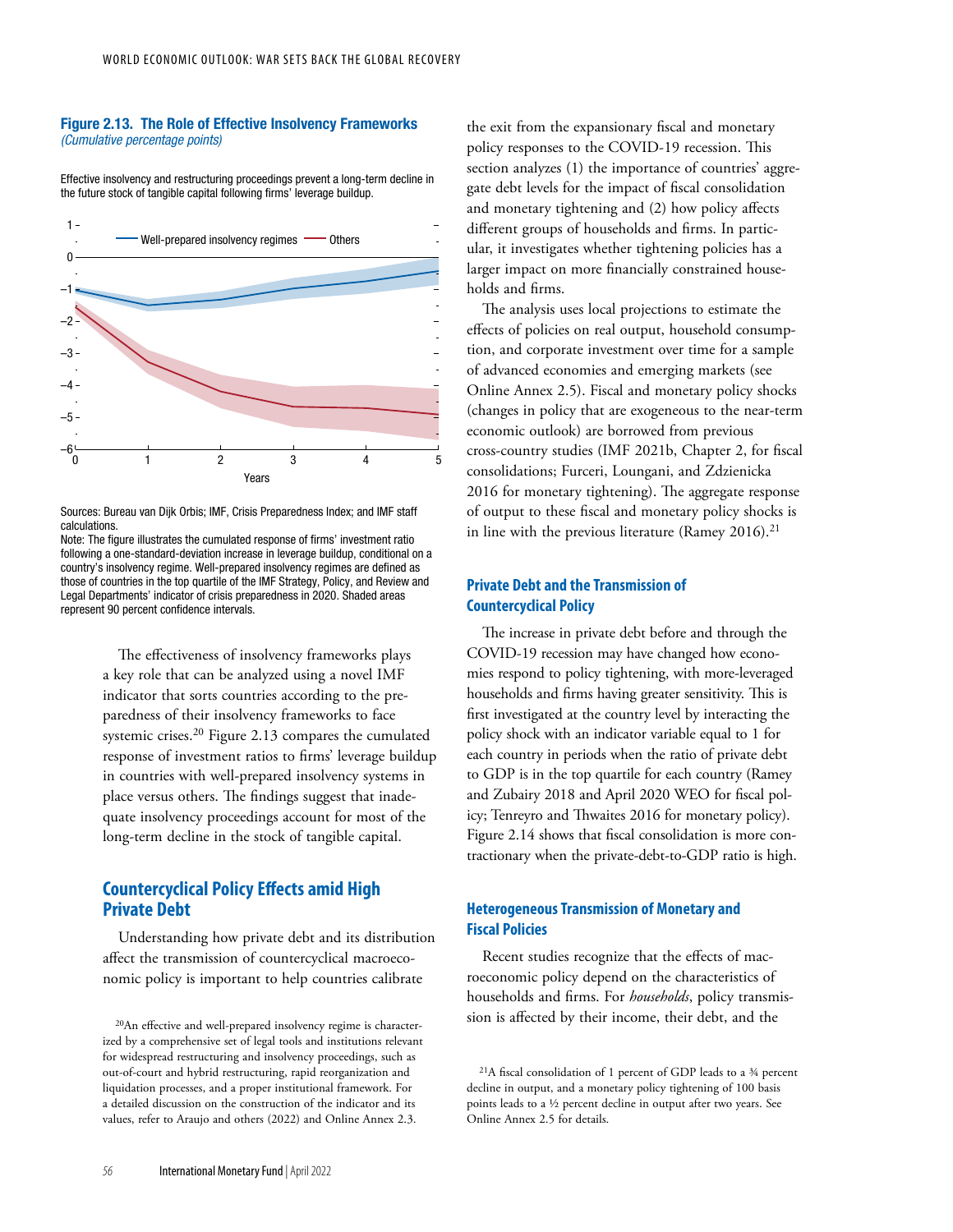# Figure 2.14. Output Sensitivity to Fiscal Consolidation as Function of Private Debt

*(Percentage points)*

Fiscal consolidation leads to a larger contraction in real output when private sector debt is high.

![](_page_12_Figure_4.jpeg)

Sources: IMF, Global Debt Database; and IMF staff calculations. Note: The solid lines represent the estimated response of real GDP to a fiscal consolidation shock. Shaded areas represent 90 percent confidence intervals. The *x*-axis indicates the number of years after the shock.

types of assets they hold (particularly whether illiquid or liquid). The intuition is straightforward: households without liquid assets, and in particular indebted households, have a higher propensity to consume out of disposable income than savers, who can maintain consumption by drawing down savings following negative shocks to income (Jappelli and Pistaferri 2010, 2014; Crawley and Kuchler 2018; Kaplan, Moll, and Violante 2018). Studies focused on the effects of monetary policy on consumption for the United Kingdom and the United States have found that the *indirect* effects of an unexpected change in interest rates, which operate through general equilibrium changes in labor demand and housing wealth, far outweigh the standard *direct* intertemporal substitution effect (Kaplan, Moll, and Violante 2018; Slacalek, Tristani, and Violante 2020). These indirect effects are particularly large for the lowest-income households, with the largest changes in income after a monetary policy shock (Lenza and Slacalek 2018). With lower-income households having the lowest net worth (see Kumhof, Rancière, and Winant 2015 for evidence for the United States), one would also expect these to be most affected by the direct effect of monetary policy tightening on disposable income, through higher debt-service costs.

For *firms*, the channels are similar, with the literature focusing on how firms' balance sheets affect their access to external financing. The financial accelerator model (Bernanke, Gertler, and Gilchrist 1999) shows how changes to the net worth of firms over the business cycle amplify the effects of monetary policy and other changes to credit conditions. In the United States, the leverage and liquidity of firms have been found to affect how responsive they are to monetary policy (Ottonello and Winberry 2020; Jeenas 2019).

Figure 2.15, panel 1, reports the results for the effect of fiscal consolidation on consumption by income quintiles.22 The figure shows the effects on each income quintile two years after the shock. It highlights that (1) the impact of consolidation is negative for all income groups and (2) the largest impact is on the consumption of the lowest-income-quintile households. After two years, the consumption drop among the lowest-income quintile is twice as large as the consumption decline among the highest-income quintile.<sup>23</sup> The results are similar for all horizons, and the effect of the fiscal consolidation persists in each case.

Figure 2.15, panel 2, reports the results for the effect of monetary tightening on corporate investment by leverage quintiles.<sup>24</sup> The figure shows that the impact of tightening is again largest for the most leveraged quintile of firms. After two years, investment by the most leveraged quintile is a cumulative 6½ percent lower in response to a surprise 100 basis point rise in the policy rate. This is 4 percentage points lower than the decline in investment by the least leveraged quintile. As with fiscal consolidation, the effects of monetary tightening on investment are persistent.

Overall, these results point to potential amplification of output costs in countries with private debt concentrated in vulnerable households and firms. This concern may be lessened in countries where stringent macroprudential measures were in place before the COVID-19 recession. Intuitively, measures that "lean against the wind," such as loan-to-value restrictions and debt-to-income caps, may have limited the

 $24$ This analysis is based on a reduced sample of 25 economies from 1998 to allow sufficient time coverage.

<sup>22</sup>The analysis is based on a sample of 13 European countries from 1990.

<sup>23</sup>Income and wealth inequality show close correspondence (see Figure 2.3). Low-income households will also have the lowest net assets as a share of income and therefore will be the most financially constrained. However, a lack of distributional balance sheet data for most countries limits the empirical exercise to income distribution.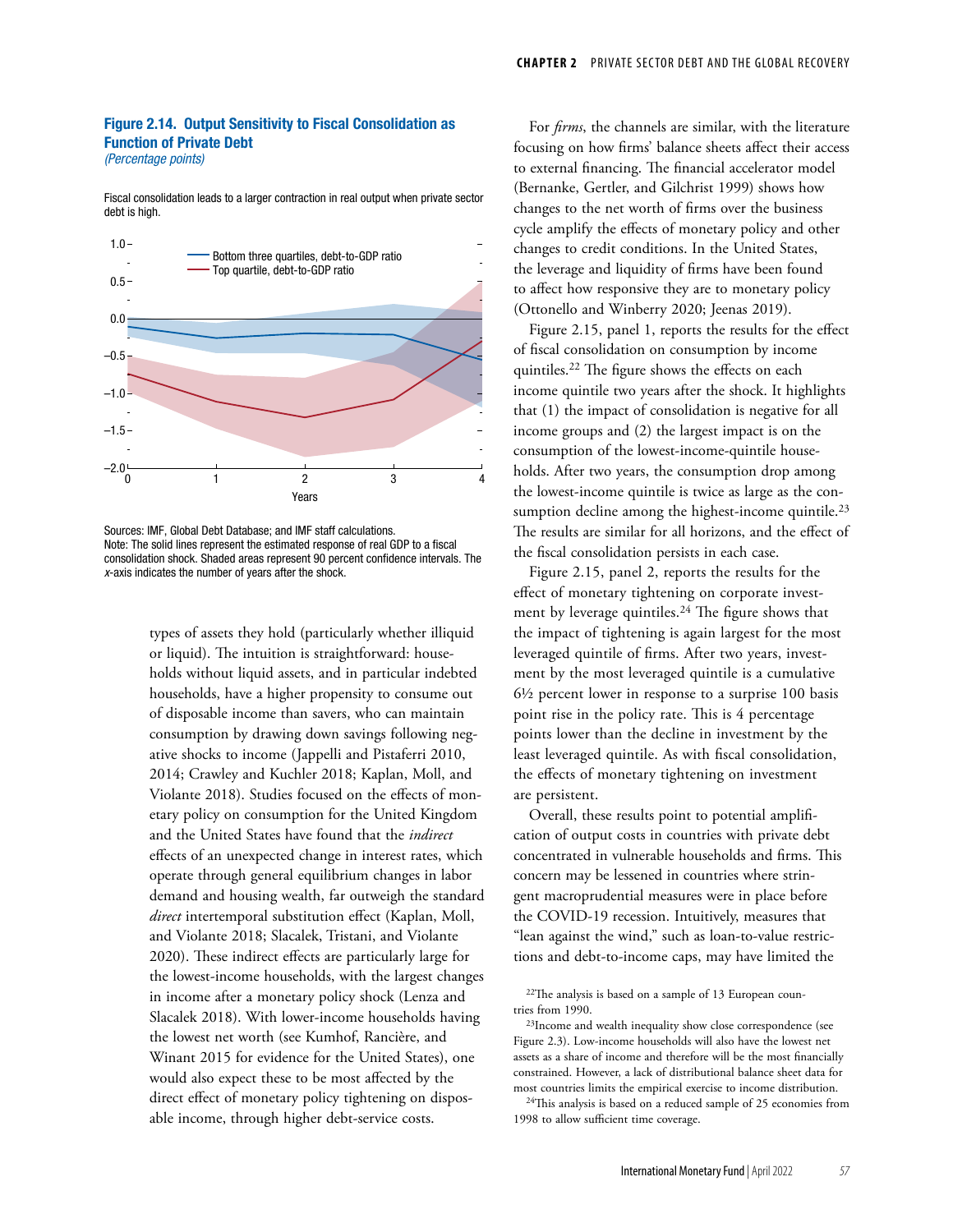### Figure 2.15. Effects of Macro Policy Tightening on Heterogeneous Households and Firms *(Percent change)*

The effect of fiscal consolidation on consumption is largest in lower-income households. Monetary policy tightening negatively affects corporate investment for the most leveraged firms.

![](_page_13_Figure_3.jpeg)

![](_page_13_Figure_4.jpeg)

Sources: Allen, Kolerus, and Xu (2022); Bureau van Dijk Orbis; and IMF staff calculations.

Note: The bars in panel 1 represent the estimated effect of a fiscal consolidation shock of 1 percent of GDP on the consumption of five groups of households, according to their income levels, two years after the shock. In panel 2, the bars represent the estimated effect of a monetary policy tightening shock of 100 basis points on the real investment of five groups of firms, according to their leverage ratios, two years after the shock. The *x*-axis indicates the quintile of corporate leverage. Error bars denote 90 percent confidence intervals. Statistically significant differences between the lowest income quintile in panel 1 (and highest leverage quintile in panel 2) and other quintiles at the 1, 5, and 10 percent confidence levels are denoted, respectively, by \*\*\*, \*\*, and \*.

> buildup of debt among vulnerable households and helped create buffers for banks, limiting the output cost of tightening monetary and financial conditions (see the discussion in the April 2021 GFSR and Online Annex 2.5).25

25Online Annex 2.5, Figure 2.5.4, estimates the marginal effect of macroprudential regime stringency (based on iMaPP, the IMF's integrated macroprudential policy database) in mitigating the output decline from monetary tightening. The medium-term (two years) effect of tightening is reduced by half in countries where the macroprudential regime is the most stringent.

# **Conclusions and Policy Implications**

Soon after the pandemic began in early 2020, exceptional measures to save lives and livelihoods were deployed. On top of direct fiscal support to households and firms, governments helped sustain the flow of credit: central banks' accommodation and temporary financial regulatory changes, including repayment moratoriums and debt guarantees, offered a lifeline to many businesses and households.

Still, the impact of the pandemic on households' and firms' balance sheets has been unequal across and within countries, in large part reflecting differences in sectoral composition. Contact-intensive services have contracted during the pandemic, while production and exports of goods and services substitutes (for example, appliances, computer chips, software) have thrived. Relatedly, the situation of workers in tourism services, restaurants, hospitality, and entertainment has in many cases remained precarious two years after the start of the pandemic, while labor shortages and rapid wage increases have become the norm in construction and logistics, for example (IMF 2021c). The war in Ukraine has further disrupted global supply chains. Large increases in the prices of energy and food products are likely to affect low-income households especially in emerging markets and developing economies—and could spill over to many industries via higher input prices if the conflict is prolonged (see Chapter 1).

This chapter estimates that recent leverage buildup could slow the recovery by a cumulative 0.9 percent of GDP in advanced economies and 1.3 percent in emerging markets over the next three years. But these are average effects based on cross-country aggregate data.26 Financially constrained households and vulnerable firms, which have grown in number and proportion during the COVID-19 pandemic, are expected to cut spending by more, especially in countries where the insolvency framework is inefficient and fiscal space limited.

As monetary policies are being normalized amid rising inflationary pressures, governments should calibrate the pace of fiscal consolidation to country circumstances to avoid large disruptions and potential scarring. Where the recovery is well underway and balance sheets are in good shape, fiscal support can be reduced faster, facilitating the work of central banks.

26The estimates also predate the war in Ukraine and its possible consequences for balance sheets.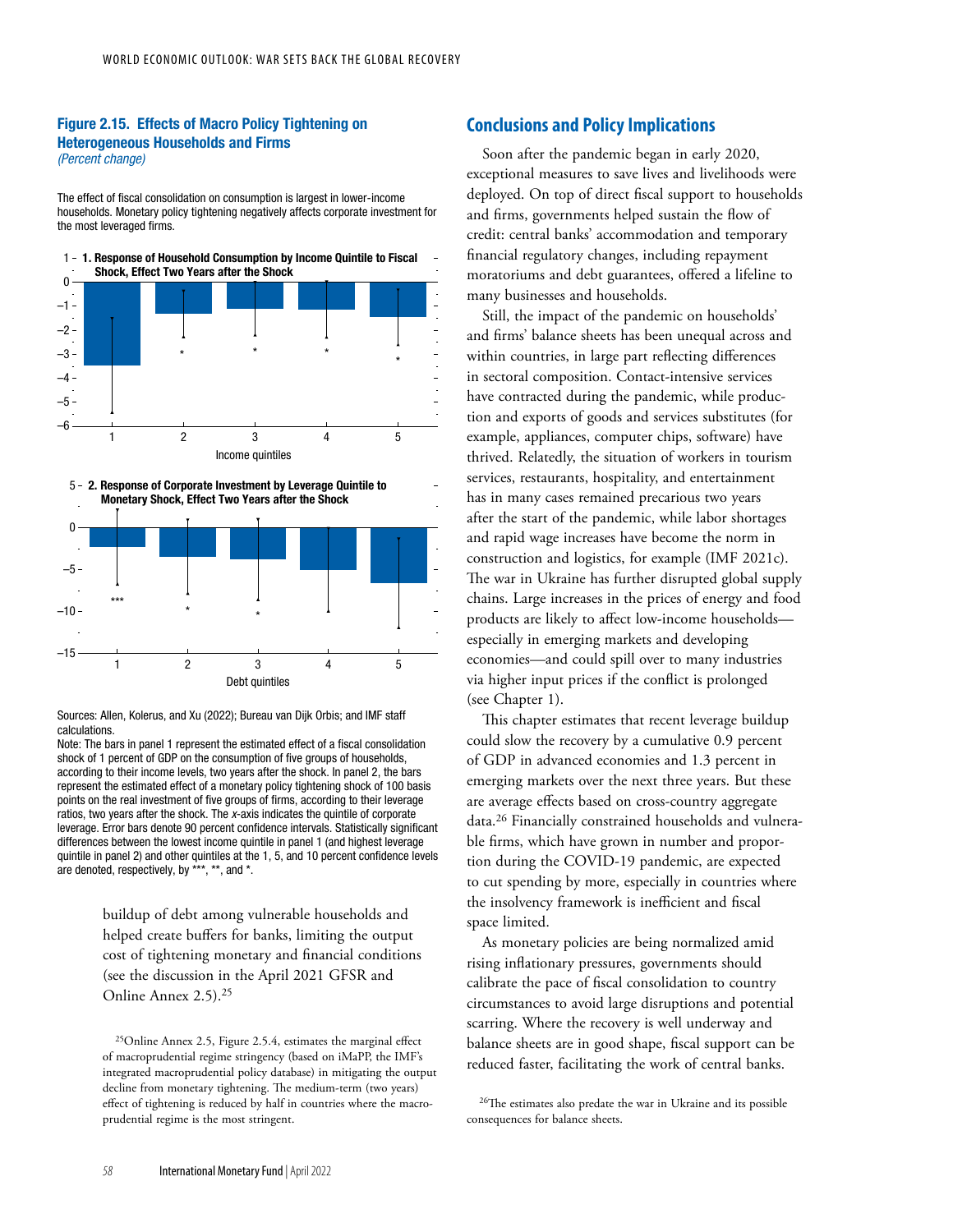Elsewhere, targeted support can be considered within credible medium-term fiscal frameworks (see Box 2.1).

In particular, government support to firms could be limited to circumstances in which there is clear market failure (April 2022 *Fiscal Monitor*). Where a wave of bankruptcies in sectors heavily hit by the pandemic could spill over to the rest of the economy, for example, governments could provide incentives for restructuring over liquidation, and where necessary, solvency support could be considered. Among possible frameworks for such support, debt relief in the form of quasi-equity injections into small and medium enterprises (for example, through profit participation loans) could be considered in countries with adequate fiscal space, transparency, and accountability (see Díez and others 2021). Of course, targeting the right viable businesses—those that are insolvent as a result of the pandemic but that have viable business models—is hard (see the April 2021 GFSR). To lessen the burden on public finances, temporary higher taxes on excess profits could be envisaged. This would help claw back some of the transfers to firms that did not need them (Gourinchas and others 2021).

The analysis presented in this chapter also points to the need to enhance restructuring and insolvency mechanisms (through, for example, dedicated out-of-court restructuring) to promote a rapid reallocation of capital and labor toward the most productive firms (Araujo and others 2022; Díez and others 2021). To address the short-term impact of pandemic-related insolvency, countries could prioritize the weakest aspects of their regimes while working on more long-term comprehensive reforms. Similarly, if large household debt threatens the recovery, governments should consider cost-effective debt-restructuring programs aimed at transferring resources to relatively vulnerable individuals with a high propensity to consume. By design, these programs should seek to minimize moral hazard (April 2012 WEO). The debt bias in corporate and personal taxation should also be eliminated to avoid providing incentivizes for excessive debt buildup, resource misallocation, and recurrent boom-bust cycles.

Finally, the chapter stresses the importance of distributional considerations to improve macroeconomic forecasting and policymaking. While further research is needed to enrich the tools and models available to policymakers, the priority is the collection of more detailed and real-time data on firms' and household balance sheets.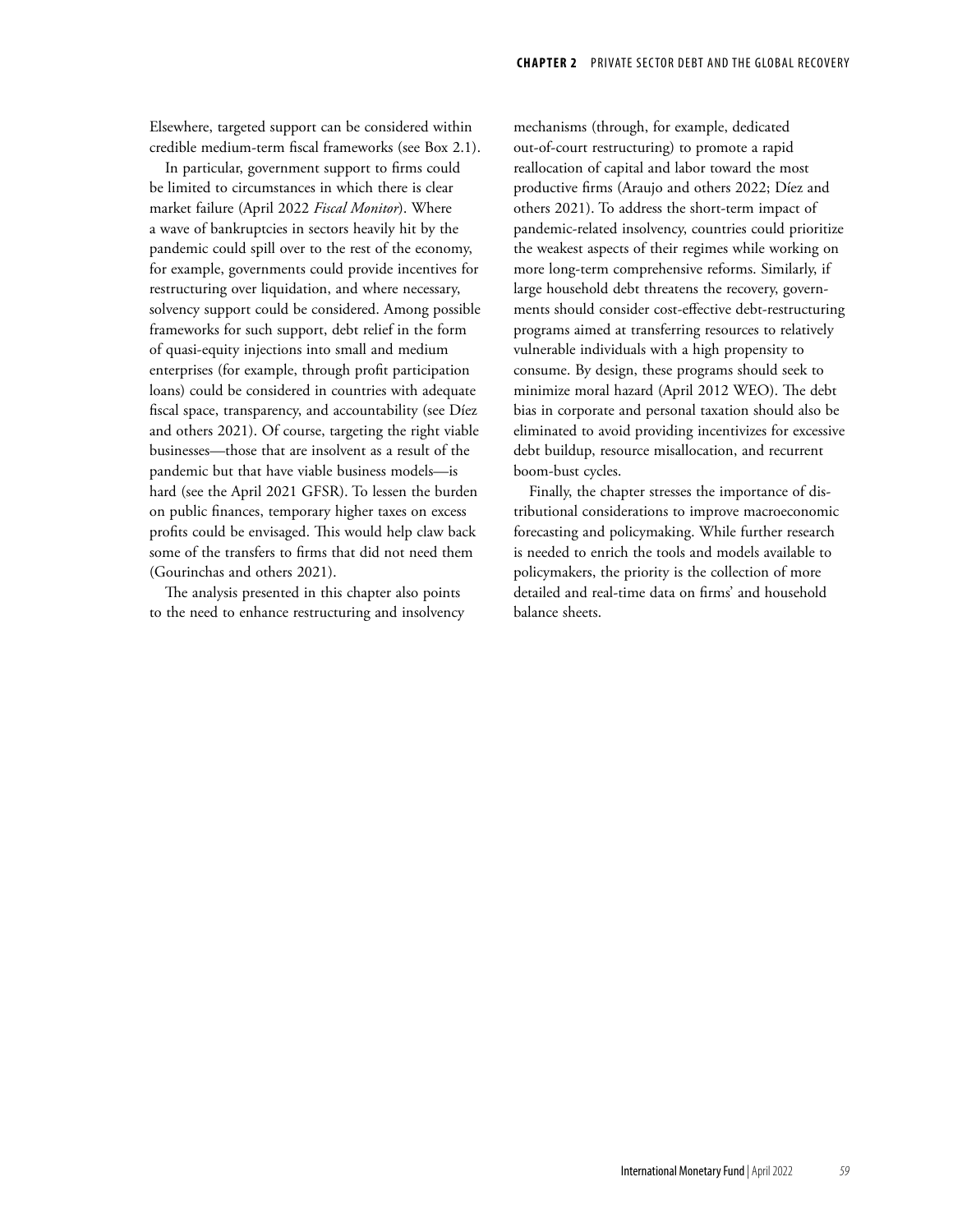## **Box 2.1. Inequality and Public Debt Sustainability**

The pandemic has exacerbated income inequality, extending a secular trend started in the 1980s (April 2021 *Fiscal Monitor;* Azzimonti, de Francisco, and Quadrini 2014; Chancel and Piketty 2021; Chancel and others 2022). At the same time, interest rates have remained low despite steady increases in public debt. This apparent contradiction can be rationalized: higher-income households tend to save a larger share of their revenues. As their proportion to national income increases, so do savings and the associated demand for both private and public debt securities. This increase in savings lowers equilibrium interest rates and eventually the cost of borrowing (Mian, Straub, and Sufi 2021a, 2021b, 2021d; Del Negro and others 2017; Box 2.2). Therefore, *all else equal*, higher top income inequality raises the sustainable levels of public debt and primary deficit (Mian, Straub, and Sufi 2021c; Reis 2021). Rising inequality may require larger social transfers (and public debt) after the pandemic, but at the same time enhances governments' ability to finance them. Of course, all else is not always equal. Higher inequality could lead to lower potential growth, and increases in government debt are eventually met with higher interest rates as liquidity, regulatory, and safety premiums on government debt erode (Krishnamurthy and Vissing-Jorgensen 2012; Lian, Presbitero, and Wiriadinata 2020). Sustainable public debt has its limits.<sup>1</sup>

This box analyzes the implications of inequality for debt sustainability in a framework that allows those counteracting forces to play out. As governments contemplate exiting pandemic-related support policies, assessing the stringency of fiscal budget constraints is key to calibrating the pace of consolidation.

A simple calibrated model (based on Mian, Straub, and Sufi 2021c) can be used to draw a *deficit-debt-phase diagram* that depicts the set of sustainable combinations of primary deficit and debt (as a percent of GDP); meaning the combination of primary deficit and debt that can be maintained permanently given long-term growth and interest rates. The peak of the diagram shows the maximum sustainable debt-deficit level, taking into account economies' nominal potential growth (*G*) and forces driving the interest rate (*R*). The region to the left of the maximum represents a *free-lunch*

The author of this box is Anh Dinh Minh Nguyen. <sup>1</sup>Other institutional factors matter, including the effectiveness and credibility of policy, the interaction with monetary policy, and the quality of institutions (October 2021 *Fiscal Monitor;* IMF 2018).

### Figure 2.1.1. Effect of Income Inequality on the Sustainable Level of Debt *(Percent)*

![](_page_15_Figure_7.jpeg)

Sources: Organisation for Economic Co-operation and Development; and IMF staff estimates. Note: The vertical line relates to the maximum sustainable primary deficit and its corresponding debt-to-GDP ratio. The shaded area indicates the free-lunch zone. The baseline calibration identifies savers, with the top 10 percent earning a 40 percent share of income in advanced economies and a 48 percent share of income in emerging markets. The advanced economies' (respectively, emerging markets') model is calibrated with an initial level of debt of 105 percent (55 percent) of GDP, an initial nominal interest rate of 1 percent (4.7 percent), and a nominal long-term trend growth of 3.2 percent (6.2 percent). The higher-/lowerinequality scenario adds/subtracts a 5 percentage point share of income to/from the baseline. In both cases, the debt-to-GDP ratio elasticity of interest rates is 0.017, implying that a 10 percent increase in the debt-to-GDP ratio leads the interest rate to increase by 17 basis points (Mian, Straub, and Sufi 2021c). A higher (lower) elasticity would decrease (increase) debt thresholds.

zone: primary deficits—either through lower taxes or higher expenditures—can be increased to support the economy without going down an unsustainable debt path. Because increasing debt eventually raises interest rates, the sustainable deficit starts shrinking to the right of the peak as debt increases. Eventually, the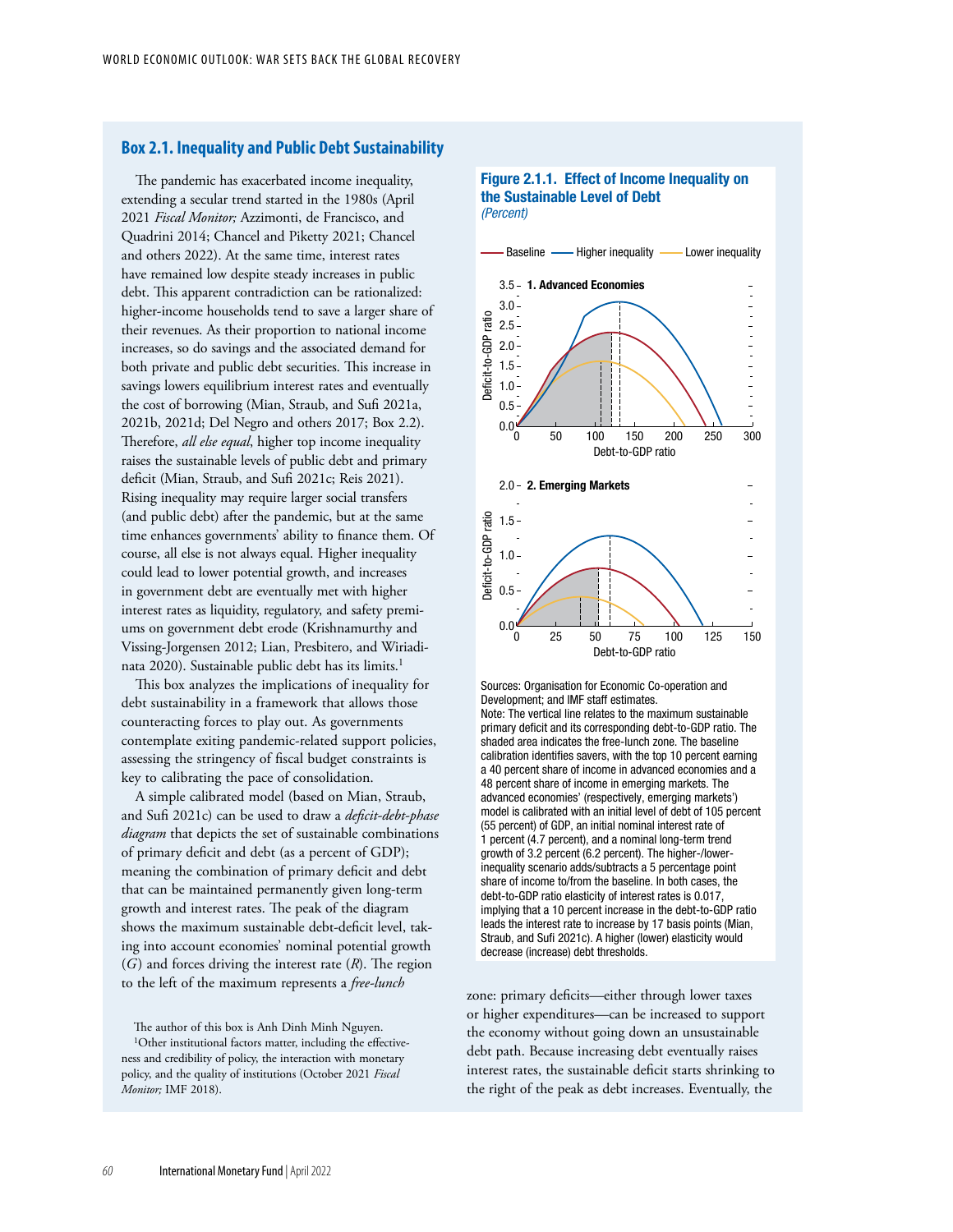## **Box 2.1** *(continued)*

interest-growth differential  $(R - G)$  becomes positive, and a primary surplus (negative deficit) is required for a stable debt-to-GDP ratio.

Figure 2.1.1 highlights differences between advanced economies and emerging markets:<sup>2</sup> the sustainable level of debt is larger in advanced economies, because higher convenience premiums for liquidity and safety push  $R$  down.<sup>3</sup> In both advanced economies and emerging markets, rising income inequality over the past four decades may have helped increase the sustainable *deficit-debt* pairs (Figure 2.1.1, blue lines), and the effect may have been sizable. Reasonable calibration suggests an increase in sustainable deficit of almost a full percentage point in advanced economies. This estimate is a higher bound, however. In countries where inequality undermines progress in education or leads to lower investment as a result of social unrest, for example, potential growth and the sustainable level of debt and deficit may be reduced. A country's resilience to higher debt is also determined

2Parameters for advanced economies have been calibrated to match the purchasing-power-parity-weighted average among advanced economy members of the Organisation for Economic Co-operation and Development in 2019, before the pandemic recession of 2020–21. Emerging market parameters have been calibrated to match the purchasing-power-parity-weighted average for Brazil, Chile, China, Colombia, Costa Rica, Hungary, India, Indonesia, Mexico, Poland, Russia, South Africa, and Turkey in 2019. Also see the note to Figure 2.1.1 for specific calibrations in emerging markets and advanced economies.

3Of course, country-specific factors, such as the elasticity of interest rates to debt, market access, and the currency denomination of public debt, matter as well.

![](_page_16_Figure_6.jpeg)

Sources: Organisation for Economic Co-operation and Development; and IMF staff estimates. Note: The model assumes an exchange rate depreciation of 30 percent in the event of a negative shock. The blue line reflects the case in which all debt is denominated in foreign currency, while the red line is the case in which all debt is in local currency. An economy with mixed-denomination debt would lie between these two cases.

by the share of public debt denominated in foreign currency. Calibrating the model above to emerging markets, the analysis shows that a higher share of foreign-currency-denominated debt tends to mean less room for fiscal support in the event of depreciation, highlighting higher solvency risks in emerging markets and the need to build buffers (Figure 2.1.2, blue line).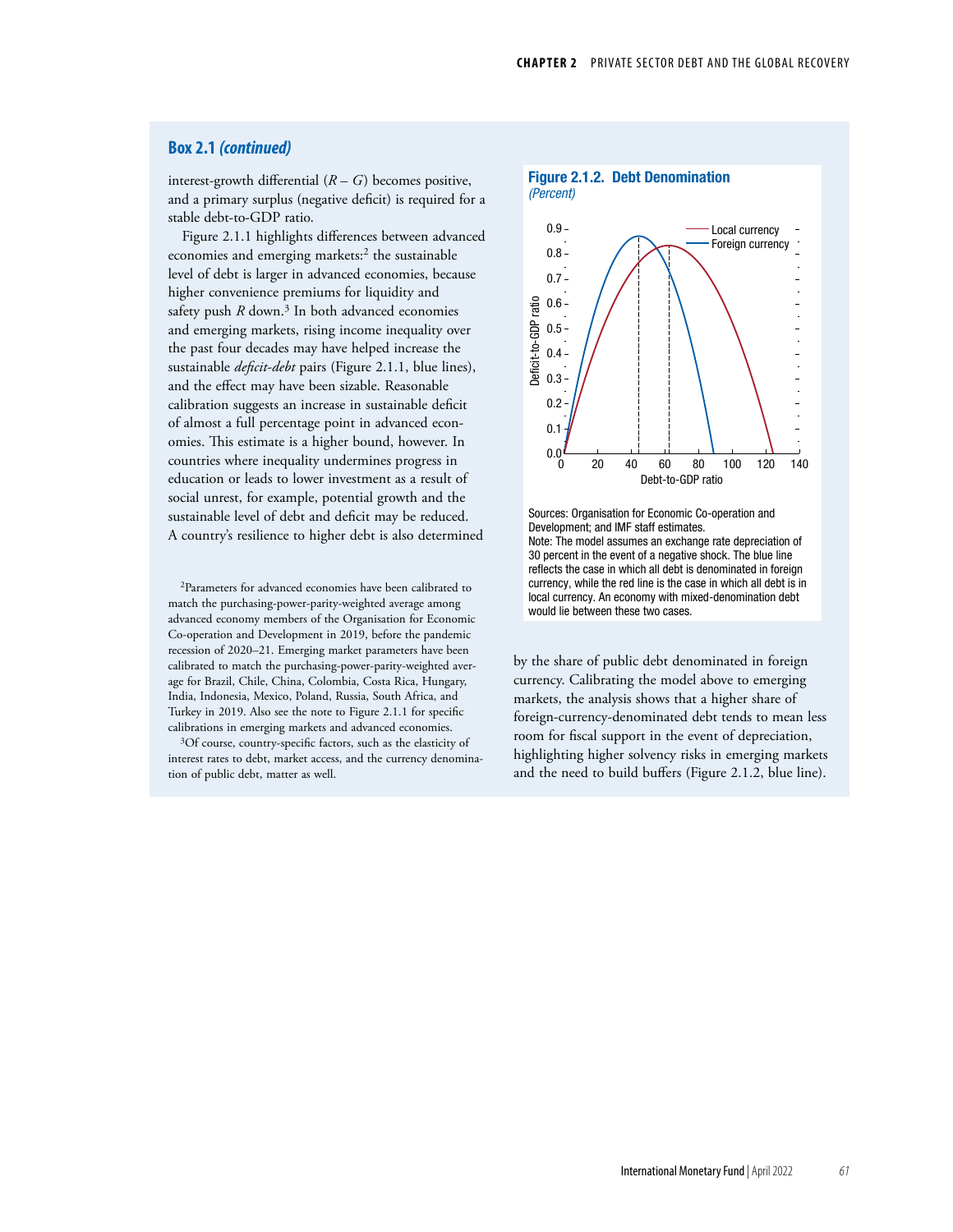# **Box 2.2. Rising Household Indebtedness, the Global Saving Glut of the Rich, and the Natural Interest Rate**

The "saving glut of the rich" is a term coined to describe the substantial rise in saving at the very top of the income distribution in the United States over the past four decades (Mian, Straub, and Sufi 2021d). This phenomenon has coincided with rising household indebtedness concentrated among lower-income households and rising income inequality. It may have also contributed to the secular decline of the natural rate of interest (Mian, Straub, and Sufi 2021b; Platzer and Peruffo 2022; Rachel and Summers 2019). Intuitively, as debt-service payments transfer income from low-propensity-to-save (borrower) households to high-propensity-to-save (lender) households, the ensuing rise in net supply of savings puts downward pressure on the natural interest rate.

The phenomenon may not be limited to the United States. This box presents new cross-country evidence of a *global* saving glut of the rich and its implications for the *natural interest rate*. The analysis builds on Allen, Kolerus, and Xu (2022) and combines multiple sources (raw microeconomic survey data, tax tabulations, and national accounts) for 41 advanced and emerging market economies.<sup>1</sup>

## *Global Saving Glut of the Rich*

Estimating saving out of permanent income or wealth is challenging, especially when considering a panel of countries. This box relies on indirect evidence that income and wealth inequality are highly correlated ([Bricker and others 2020;](https://nam10.safelinks.protection.outlook.com/?url=https%3A%2F%2Fwww.federalreserve.gov%2Feconres%2Fnotes%2Ffeds-notes%2Fwealth-and-income-concentration-in-the-scf-20200928.htm&data=04%7C01%7CJNatal%40imf.org%7C0de2a02ecc8f497d4c6e08d9f00fc4a0%7C8085fa43302e45bdb171a6648c3b6be7%7C0%7C0%7C637804772773604714%7CUnknown%7CTWFpbGZsb3d8eyJWIjoiMC4wLjAwMDAiLCJQIjoiV2luMzIiLCJBTiI6Ik1haWwiLCJXVCI6Mn0%3D%7C3000&sdata=Kyu8Sj0NrDjV6LJ%2Bs7%2B8WFGKeCkIjAgmems0xUM3nrE%3D&reserved=0) [Kuhn, Schula](https://www.journals.uchicago.edu/doi/abs/10.1086/708815?mobileUi=0ii)[rick, and Steins 2020;](https://www.journals.uchicago.edu/doi/abs/10.1086/708815?mobileUi=0ii) Figure 2.3) and bases the analysis on current income distribution. Figure 2.2.1 suggests that saving is distributed highly unequally. In advanced economies, the richest 10 percent of households account for most of aggregate saving, about twice that of middle-class households (sixth

The authors of this box are Cian Allen and Christina Kolerus. The analysis extends Allen, Kolerus and Xu (2022) to a larger set of countries.

<sup>1</sup>Given important data limitations, extending the series to emerging market economies remains a challenge and relies on key assumptions. First, data on the distribution of (after-tax) disposable income is extended over time using growth rates of the distribution of before-tax income, which is more widely available (for countries with both series available, the time trends are very similar). Second, the raw survey data are not adjusted for underreporting of the top of the distribution, missing imputed rents and retained earnings, as they are for advanced economies.

#### Figure 2.2.1. Saving by Income Group *(Percent of national income)*

![](_page_17_Figure_9.jpeg)

Source: IMF staff calculations.

Note: Europe: Weighted average for 27 European economies; EMEs excluding China: Weighted average of the Dominican Republic, India, Korea, Mexico, Peru, Russia, and South Africa. EMEs = emerging market economies; US = United States.

decile to eighth decile). The poorest 50 percent typically dissave at a rate ranging from 4 percent to 7 percent of national income a year, consistently more in the United States than in Europe.<sup>2</sup>

Emerging market economies show broadly similar saving levels by the rich but slightly smaller dissaving by the bottom 50 percent, possibly because of more restricted access to finance. China stands out: middle-class saving reaches 20 percent of national income, and saving by the bottom 50 is positive.

The global financial crisis triggered sizable increases in saving by the rich in the United States, unlike in Europe, where the distribution of saving remained

2Fagereng and others (2019) stress that capital gains explain nonhomothetic saving rates across households, which otherwise would be constant.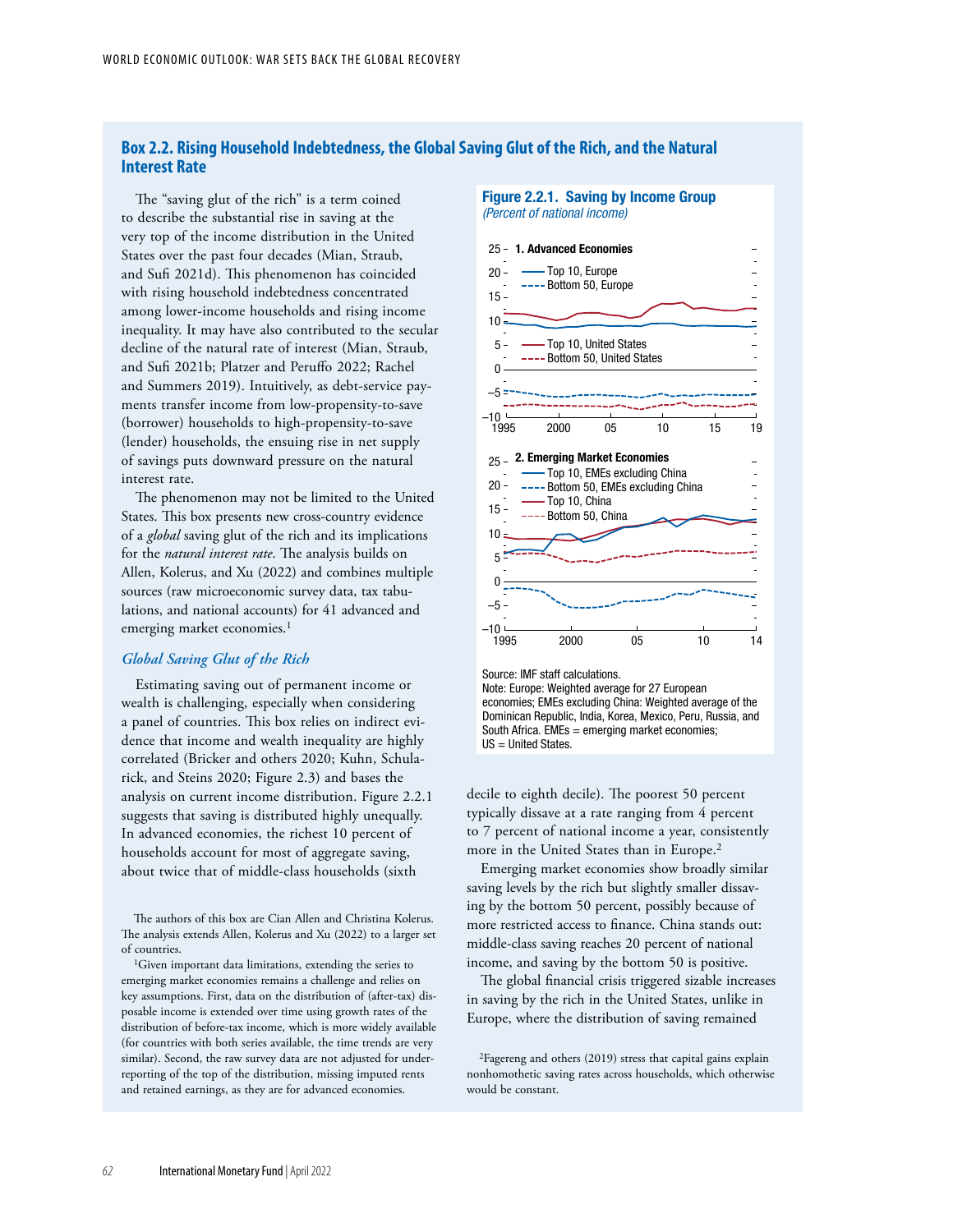# **Box 2.2** *(continued)*

broadly stable. In the largest emerging markets (China, India, Mexico, South Africa), rich households' saving has increased steadily since the 2000s.

## *Implications for the Natural Interest Rate*

Voluminous capital market literature has established that the global saving glut may be one of the drivers of the secular decline in the global natural interest rate (see, for example, Bernanke 2005; Caballero, Farhi, and Gourinchas 2008). The preceding discussion stresses that rich households across the world may have been important contributors to the global saving glut. Figure 2.2.2 suggests that these two insights could be combined. Relative to the mid-1990s, the largest emerging markets have seen exports of savings by the rich, along with public savings, feeding the global saving glut via current account surpluses. In the United States, the situation has been more nuanced. Saving by the rich has been associated with financing large dissaving by the nonrich and the government (Mian, Straub, and Sufi 2021d), but foreign saving has also contributed, leading to a current account deficit (Figure 2.2.2).

## Figure 2.2.2. Absorption of Accumulated Saving

![](_page_18_Figure_6.jpeg)

![](_page_18_Figure_7.jpeg)

Source: IMF staff calculations.

Note: The figure shows the accumulated difference for each variable over 1996–2019 for the United States and 1996–2015 for EMEs, relative to the average levels in 1994 and 1995, in percent of the national income.  $CA = current$ account; EMEs = emerging market economies; Gov  $Sav = government saving$ .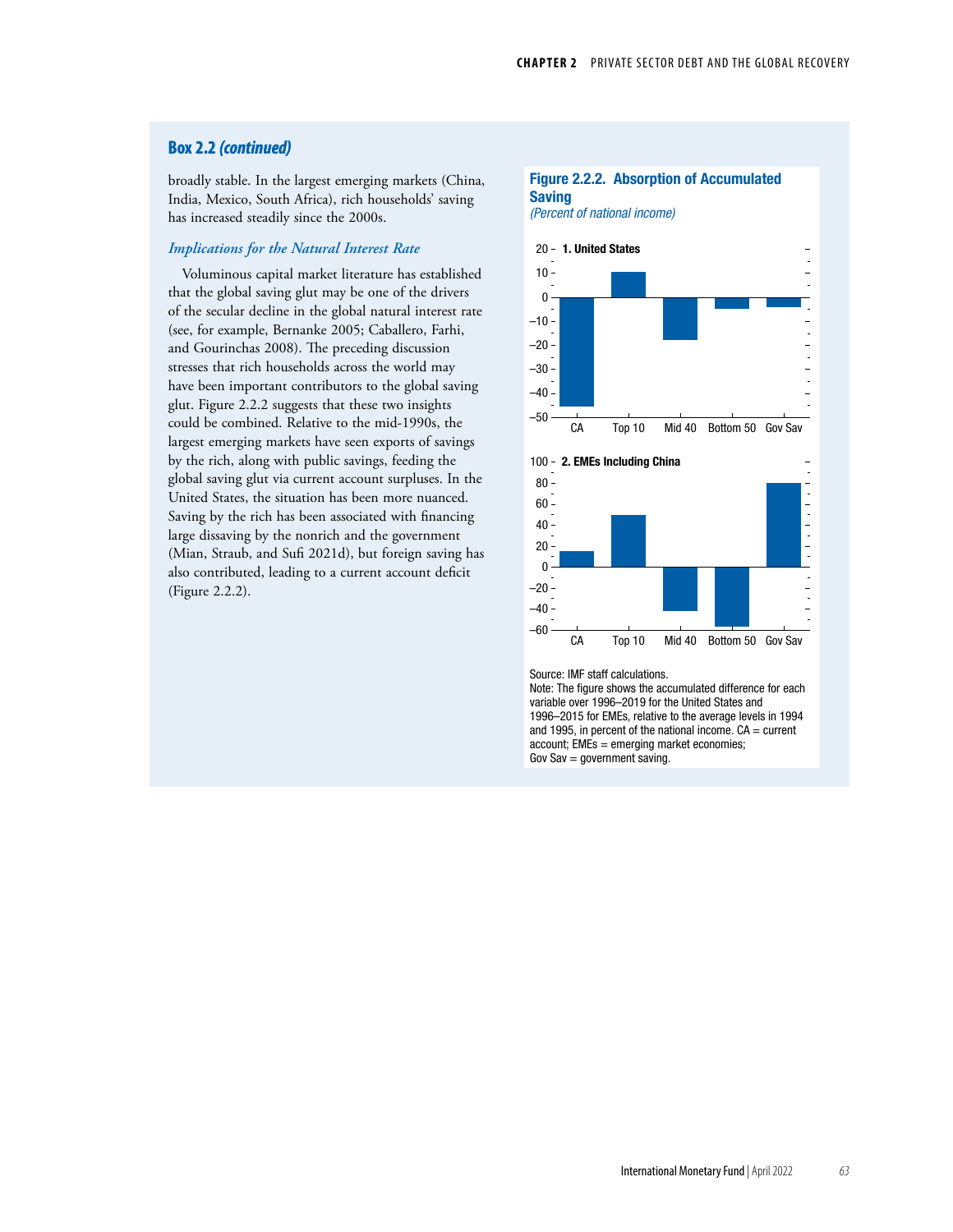# **References**

- Albuquerque, Bruno. 2021. "Corporate Debt Booms, Financial Constraints and the Investment Nexus." Bank of England Working Paper 935, Bank of England, London.
- Allen, Cian, Christina Kolerus, and Ying Xu. Forthcoming. "Saving across the Income Distribution: An International Perspective." IMF Working Paper, International Monetary Fund, Washington, DC.
- Almgren, Mattias, José Elías Gallegos Dago, John Kramer, and Ricardo Lima. 2019. "Monetary Policy and Liquidity Constraints: Evidence from the Euro Area." https://ssrn.com /abstract=3422687 or <http://dx.doi.org/10.2139/ssrn.3422687>
- Araujo, Juliana, José Garrido, Emanuel Kopp, Richard Varghese, and Weijia Yao. 2022. "Policy Options for Supporting and Restructuring Firms Hit by the COVID-19 Crisis." IMF Departmental Paper 2022/002, International Monetary Fund, Washington, DC.
- Azzimonti, Marina, Eva de Francisco, and Vincenzo Quadrini. 2014. "Financial Globalization, Inequality, and the Rising Public Debt." *American Economic Review* 104 (8): 2267–302.
- Barajas, Adolfo, Woon Gyu Choi, Ken Zhi Gan, Pierre Guérin, Samuel Mann, Manchun Wang, and Yizhi Xu. 2021. "Loose Financial Conditions, Rising Leverage, and Risks to Macro-financial Stability." IMF Working Paper 2021/222, International Monetary Fund, Washington, DC.
- Bernanke, Ben S. 2005. "The Global Saving Glut and the U.S. Current Account Deficit." Remarks at the Sandridge Lecture, Virginia Association of Economics, Richmond, March 10. Speech 77, Board of Governors of the Federal Reserve System, Washington, DC.
- Bernanke, Ben S., and Mark Gertler. 1989. "Agency Costs, Net Worth, and Business Fluctuations." *American Economic Review* 79 (1): 14–31.
- Bernanke, Ben. S., Mark Gertler, and Simon Gilchrist. 1999. "The Financial Accelerator in a Quantitative Business Cycle Framework." *Handbook of Macroeconomics* 1 (C): 1341–93.
- Bricker, Jesse, Sarena Goodman, Kevin B. Moore, Alice Henriques Volz, and Dalton Ruh. 2020. "Wealth and Income Concentration in the SCF: 1989–2019." FEDS Notes 2020–09–28–1, Board of Governors of the Federal Reserve System, Washington, DC.
- Caballero, Ricardo J., Emmanuel Farhi, and Pierre-Olivier Gourinchas. 2008. "An Equilibrium Model of Global Imbalances and Low Interest Rates." *American Economic Review* 98 (1): 358–93.
- Carletti, Elena, Tommaso Oliviero, Marco Pagano, Loriana Pelizzon, and Marti G. Subrahmanyam. 2020. "The COVID-19 Shock and Equity Shortfall: Firm-Level Evidence from Italy." *Review of Corporate Finance Studies* 9 (3): 534–68.
- Chancel, Lucas, and Thomas Piketty. 2021. "Schumpeter Lecture 2021: Global Income Inequality, 1820–2020: The Persistence and Mutation of Extreme Inequality." *Journal of the European Economic Association* 19 (6): 3025–62.
- Chancel, Lucas, Thomas Piketty, Emmanuel Saez, and Gabriel Zucman. 2022. *World Inequality Report 2022*. Paris: World Inequality Lab.
- Cloyne, James, Clodomiro Ferreira, Maren Froemel, and Paolo Surico. 2018. "Monetary Policy, Corporate Finance and Investment." NBER Working Paper 25366, National Bureau of Economic Research, Cambridge, MA.
- Crawley, Edmund S., and Andreas Kuchler. 2018. "Consumption Heterogeneity: Micro Drivers and Macro Implications." Working Paper 129, Danmarks Nationalbank, Copenhagen.
- Cros, Mathieu, Anne Epaulard, and Philippe Martin. 2021. "Will Schumpeter Catch Covid-19? Evidence from France." *VoxEU,* March 4.
- Del Negro, Marco, Domenico Giannone, Marc P. Giannoni, and Andrea Tambalotti. 2017. "Safety, Liquidity, and the Natural Rate of Interest." *Brookings Papers on Economic Activity* (Spring): 235–316.
- Dell'Ariccia, Giovanni, Deniz Igan, Luc Laeven, and Hui Tong. 2016. "Credit Booms and Macrofinancial Stability." *Economic Policy* 31 (86): 299–355.
- Díez, Federico J., Romain Duval, Jiayue Fan, José Garrido, Sebnem Kalemli-Özcan, Chiara Maggi, Soledad Martinez-Peria, and Nicola Pierri. 2021. "Insolvency Prospects among Small and Medium Enterprises in Advanced Economies: Assessment and Policy Options." IMF Staff Discussion Note 2021/002, International Monetary Fund, Washington, DC.
- DiNardo, John, Nicole M. Fortin, and Thomas Lemieux. 1996. "Labor Market Institutions and the Distribution of Wages, 1973–1992: A Semiparametric Approach." *Econometrica* 64 (5): 1001–44.
- Ding, Wenzhi, Ross Levine, Chen Lin, and Wensi Xie. 2021. "Corporate Immunity to the COVID-19 Pandemic." *Journal of Financial Economics* 141 (2): 802–30.
- Drehman, Mathias, Mikael Juselius, and Anton Korinek. 2017. "Accounting for Debt Service: The Painful Legacy of Credit Booms." Bank of Finland Research Discussion Paper 12/2017, Helsinki.
- Eggertsson, Gauti B., and Paul Krugman. 2012. "Debt, Deleveraging, and the Liquidity Trap: A Fisher-Minsky-Koo Approach." *Quarterly Journal of Economics* 127 (3): 1469–513.
- Fagereng, Andreas, Martin Blomhoff Holm, Benjamin Moll, and Gisle Natvik. 2019. "Saving Behavior across the Wealth Distribution: The Importance of Capital Gains." NBER Working Paper 26588, National Bureau of Economic Research, Cambridge, MA.
- Furceri, Davide, Prakash Loungani, and Aleksandra Zdzienicka. 2016. "The Effects of Monetary Policy Shocks on Inequality." IMF Working Paper 16/245, International Monetary Fund, Washington, DC.
- Gaspar, Vitor, Paulo Medas, and Roberto Perrelli. 2021. "Global Debt Reaches a Record \$226 Trillion." IMFBlog, International Monetary Fund, December 15.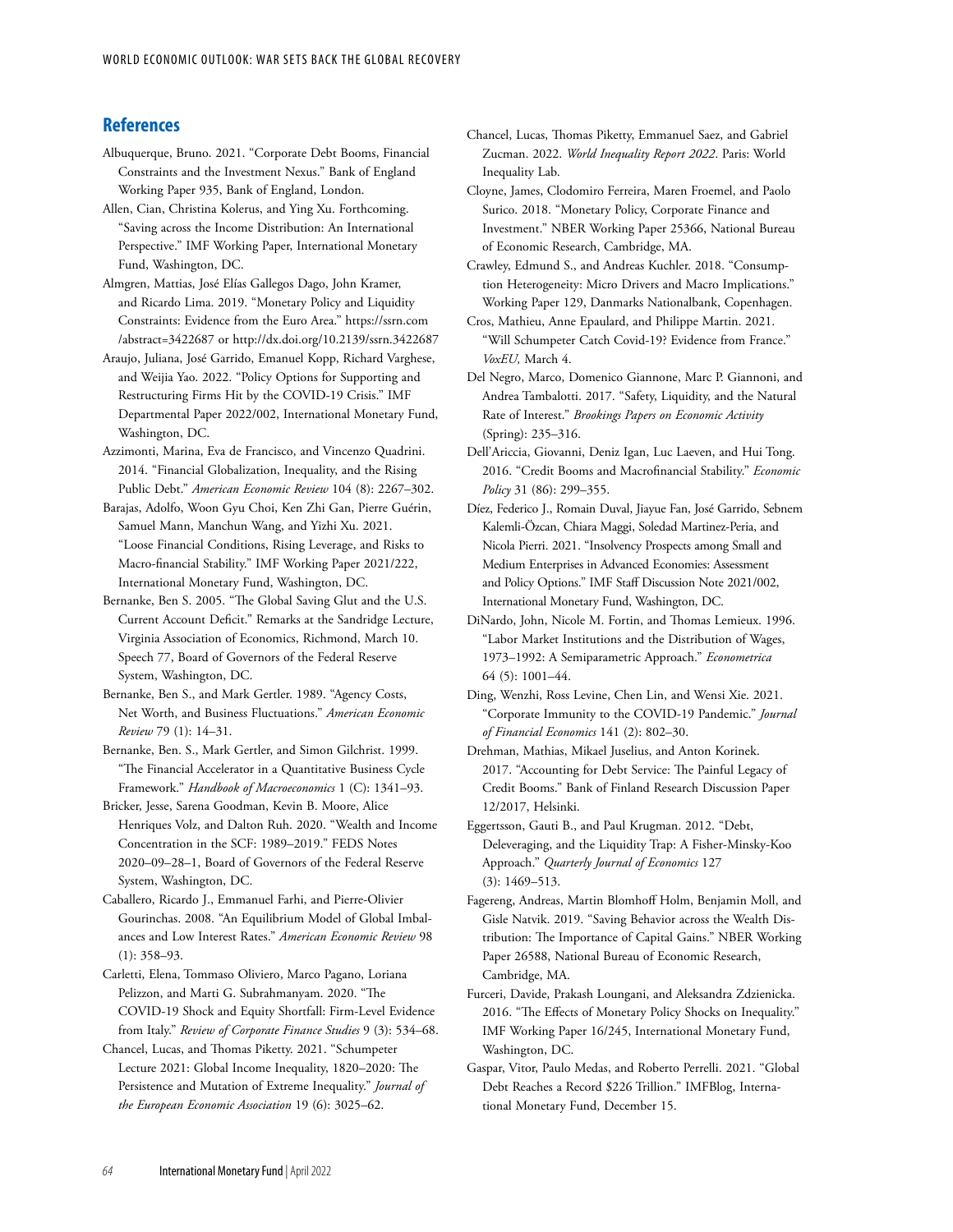Ghosh, Atish R., Jun I. Kim, Enrique G. Mendoza, Jonathan D. Ostry, and Mahvash S. Qureshi. 2013. "Fiscal Fatigue, Fiscal Space and Debt Sustainability in Advanced Economies." *Economic Journal* 123 (566): F4–F30.

Gourinchas, Pierre-Olivier, Şebnem Kalemli-Özcan, Veronika Penciakova, and Nick Sander. 2020. "Covid-19 and SME Failures 2020." NBER Working Paper 27877, National Bureau of Economic Research, Cambridge, MA.

Gourinchas, Pierre-Olivier, Şebnem Kalemli-Özcan, Veronika Penciakova, and Nick Sander. 2021. "COVID-19 and SMEs: A 2021 Time Bomb?" NBER Working Paper 28418, National Bureau of Economic Research, Cambridge, MA.

Hamilton, James D. 2018. "Why You Should Never Use the Hodrick-Prescott Filter*." Review of Economics and Statistics* 100 (5): 831–43.

Iacoviello, Matteo. 2005. "House Prices, Borrowing Constraints, and Monetary Policy in the Business Cycle." *American Economic Review* 95 (3): 739–64.

International Monetary Fund (IMF). 2018. "Assessing Fiscal Space: An Update and Stocktaking." IMF Policy Paper, International Monetary Fund, Washington, DC.

International Monetary Fund (IMF). 2021a. "COVID-19 Recovery Contributions." Special Series on COVID-19, Fiscal Affairs Department, Washington, DC, April.

\_\_\_\_\_\_\_. 2021b. *External Sector Report: Fiscal Policy and External Adjustment: What's Coming?* Washington, DC.

\_\_\_\_\_\_\_. 2021c. World Economic Outlook, April 2021: After-Effects of the COVID-19 Pandemic: Prospects for Medium-Term Economic Damage.

\_\_\_\_\_\_\_. 2020a. *Regional Economic Outlook: Europe.* Washington, DC, October.

\_\_\_\_\_\_\_. 2020b. *Regional Economic Outlook: Western Hemisphere*. Washington, DC, October.

Jappelli, Tullio, and Luigi Pistaferri. 2010. "The Consumption Response to Income Changes." *Annual Review of Economics* 2 (1): 479–506.

Jappelli, Tullio, and Luigi Pistaferri. 2014. "Fiscal Policy and MPC Heterogeneity*.*" *American Economic Journal: Macroeconomics* 6 (4): 107–36.

Jeenas, Priit. 2019. "Firm Balance Sheet Liquidity, Monetary Policy Shocks, and Investment Dynamics." Unpublished.

Jordà, Òscar. 2005. "Estimation and Inference of Impulse Responses by Local Projections." *American Economic Review* 95 (1): 161–82.

Jordà, Òscar, Moritz Schularick, and Alan M. Taylor. 2011. "When Credit Bites Back: Leverage, Business Cycles, and Crises." NBER Working Paper 17621, National Bureau of Economic Research, Cambridge, MA.

Kaplan, Greg, Benjamin Moll, and Giovanni L. Violante. 2018. "Monetary Policy According to HANK." *American Economic Review* 108 (3): 697–743.

Kose, M. Ayhan, Sergio Kurlat, Franziska Ohnsorge, and Naotaka Sugawara. 2017. "A Cross-Country Database of Fiscal Space." Policy Research Working Paper 8157, World Bank, Washington, DC.

Krishnamurthy, Arvind, and Annette Vissing-Jorgensen. 2012. "The Aggregate Demand for Treasury Debt." *Journal of Political Economy* 120 (2): 233–67.

Krugman, Paul. 1988. "Financing vs. Forgiving a Debt Overhang." *Journal of Development Economics* 29 (3): 253–68.

Kuhn, Moritz, Moritz Schularick, and Ulrike I. Steins. 2020. "Income and Wealth Inequality in America, 1949–2016." *Journal of Political Economy* 128 (9): 3469–519.

Kumhof, Michael, Romain Rancière, and Pablo Winant. 2015. "Inequality, Leverage, and Crises." *American Economic Review* 105 (3): 1217–45.

Leduc, Sylvain, and Jean-Marc Natal. 2018. "Monetary and Macroprudential Policies in a Leveraged Economy." *Economic Journal* 128(609): 797–826.

Lenza, Michele, and Jiri Slacalek. 2018. "How Does Monetary Policy Affect Income and Wealth Inequality? Evidence from Quantitative Easing in the Euro Area." Working Paper Series 2190, European Central Bank, Frankfurt.

Lian, Weicheng, Andrea F. Presbitero, and Ursula Wiriadinata. 2020. "Public Debt and r − g at Risk." IMF Working Paper 20/13, International Monetary Fund, Washington, DC.

Mian, Atif, Ludwig Straub, and Amir Sufi. 2021a. "Indebted Demand." *Quarterly Journal of Economics* 136 (4): 2243–307.

Mian, Atif, Ludwig Straub, and Amir Sufi. 2021b. "What Explains the Decline in r\*? Rising Income Inequality versus Demographic Shifts." BFI Working Paper, Becker Friedman Institute, University of Chicago.

Mian, Atif, Ludwig Straub, and Amir Sufi. 2021c. "A Goldilocks Theory of Fiscal Policy." Unpublished, Harvard University, Cambridge, MA.

Mian, Atif, Ludwig Straub, and Amir Sufi. 2021d. "The Saving Glut of the Rich." Unpublished, Harvard University, Cambridge, MA.

Mian, Atif, Amir Sufi, and Emil Verner. 2017. "Household Debt and Business Cycles Worldwide." *Quarterly Journal of Economics* 132 (4): 1755–817.

Myers, Stewart C. 1977. "Determinants of Corporate Borrowing." *Journal of Financial Economics* 5 (2): 147–75.

Ottonello, Pablo, and Thomas Winberry. 2020. "Financial Heterogeneity and the Investment Channel of Monetary Policy." *Econometrica* 88 (6): 2473–502.

Platzer, Josef, and Marcel Peruffo. 2022. "Secular Drivers of the Natural Rate of Interest in the United States: A Quantitative Evaluation." IMF Working Paper 2022/030, International Monetary Fund, Washington, DC.

Rachel, Lukasz, and Lawrence H. Summers. 2019. "On Secular Stagnation in the Industrialized World." NBER Working Paper 26198, National Bureau of Economic Research, Cambridge, MA.